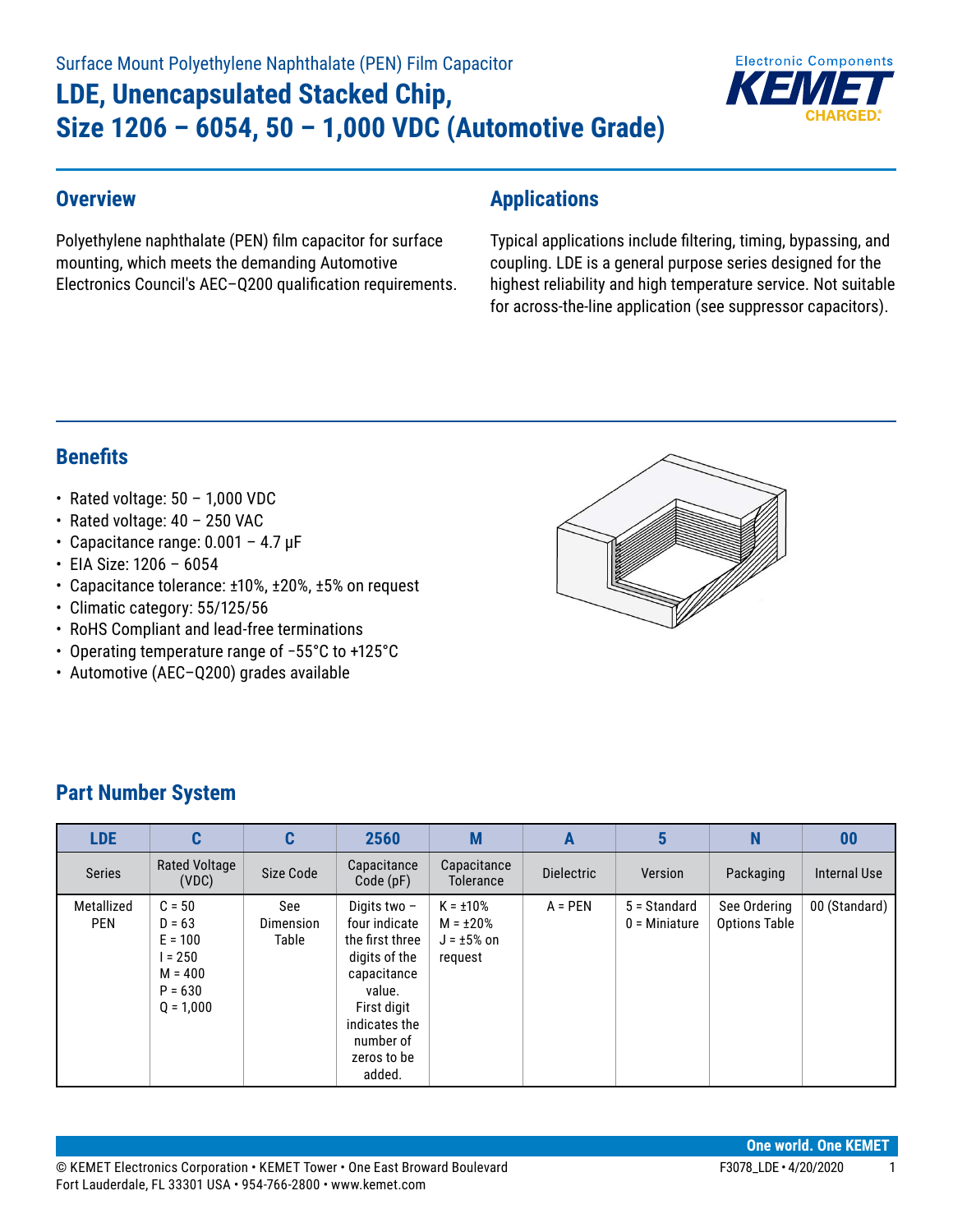

## **Ordering Options Table**

| <b>Packaging Type</b>             | <b>Packaging</b><br><b>Code</b> |
|-----------------------------------|---------------------------------|
| <b>Standard Packaging Options</b> |                                 |
| Tape and Reel (Standard Reel)     |                                 |

#### **Dimensions – Millimeters**



| <b>Size Code</b> | <b>Chip Size</b> |         |                  | Н                         |         |             | B       |                  |
|------------------|------------------|---------|------------------|---------------------------|---------|-------------|---------|------------------|
|                  | (EIA)            | Nominal | <b>Tolerance</b> | (Maximum)                 | Nominal | Tolerance   | Nominal | <b>Tolerance</b> |
| A                | 1206             | 1.7     | ±0.2             |                           | 3.3     | $+0.3/-0.1$ | 0.5     | $+0.5/-0.3$      |
| B                | 1210             | 2.5     | ±0.3             |                           | 3.3     | $+0.3/-0.1$ | 0.5     | $+0.5/-0.3$      |
| C                | 1812             | 3.3     | ±0.3             |                           | 4.7     | $+0.3/-0.2$ | 0.5     | $+0.5/-0.3$      |
| D                | 2220             | 5.0     | ±0.4             | See<br><b>Part Number</b> | 6.0     | ±0.3        | 0.5     | $+0.5/-0.3$      |
| E                | 2824             | 6.1     | ±0.4             | Table                     | 7.3     | ±0.4        | 0.5     | $+0.5/-0.3$      |
| F                | 4030             | 7.9     | ±0.5             |                           | 10.5    | ±0.4        | 0.5     | $+0.5/-0.3$      |
| G                | 5040             | 10.4    | ±0.5             |                           | 13.0    | ±0.4        | 0.5     | $+0.5/-0.3$      |
| H                | 6054             | 13.7    | ±0.5             |                           | 15.5    | $+0.4/-0.9$ | 0.5     | $+0.5/-0.3$      |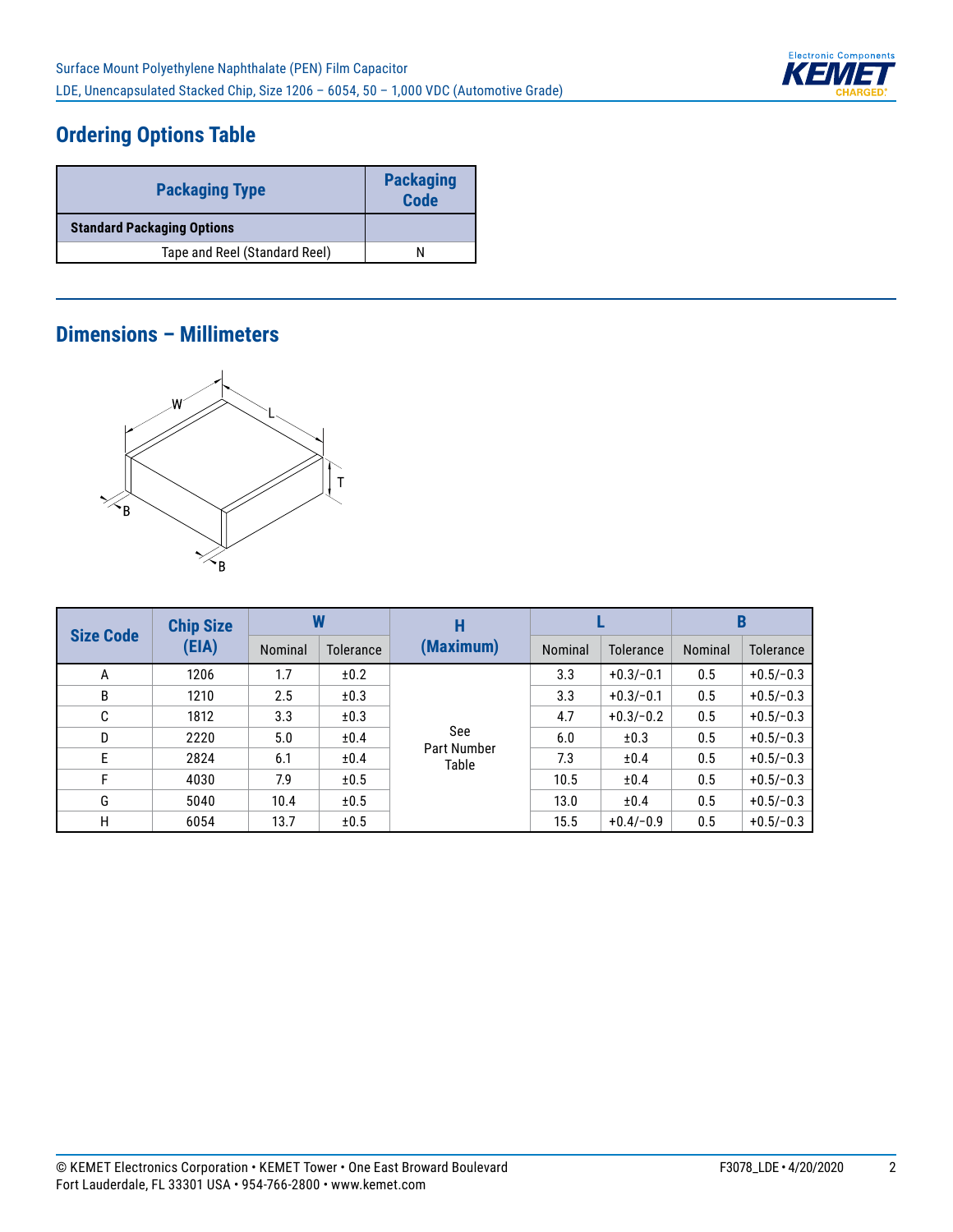

#### **Performance Characteristics**

| Rated Voltage (VDC)                  | 50                                                                                                                | 63                                                                                                                                   | 100                                                              | 250                             | 400            | 630                                                                                                                                             | 1,000         |  |  |  |  |  |  |
|--------------------------------------|-------------------------------------------------------------------------------------------------------------------|--------------------------------------------------------------------------------------------------------------------------------------|------------------------------------------------------------------|---------------------------------|----------------|-------------------------------------------------------------------------------------------------------------------------------------------------|---------------|--|--|--|--|--|--|
| Rated Voltage (VAC)                  | 40                                                                                                                | 40                                                                                                                                   | 63                                                               | 120                             | 160            | 200                                                                                                                                             | 250           |  |  |  |  |  |  |
| Capacitance Range (µF)               | $0.001 - 4.7$                                                                                                     | $0.001 - 4.7$                                                                                                                        | $0.001 - 4.7$                                                    | $0.001 - 1.5$                   | $0.015 - 0.47$ | $0.001 - 0.27$                                                                                                                                  | $0.001 - 0.1$ |  |  |  |  |  |  |
| Chip Size (EIA)                      | $1206 - 6054$                                                                                                     |                                                                                                                                      |                                                                  |                                 |                |                                                                                                                                                 |               |  |  |  |  |  |  |
| <b>Capacitance Values</b>            | E12 series                                                                                                        |                                                                                                                                      |                                                                  |                                 |                |                                                                                                                                                 |               |  |  |  |  |  |  |
| <b>Capacitance Tolerance</b>         |                                                                                                                   | ±10%, ±20%, ±5% on request                                                                                                           |                                                                  |                                 |                |                                                                                                                                                 |               |  |  |  |  |  |  |
| <b>Category Temperature</b><br>Range |                                                                                                                   | $-55^{\circ}$ C to +125 $^{\circ}$ C                                                                                                 |                                                                  |                                 |                |                                                                                                                                                 |               |  |  |  |  |  |  |
| Rated Temperature                    | $+105^{\circ}$ C                                                                                                  |                                                                                                                                      |                                                                  |                                 |                |                                                                                                                                                 |               |  |  |  |  |  |  |
| <b>Voltage Derating</b>              |                                                                                                                   |                                                                                                                                      |                                                                  |                                 |                | V <sub>c</sub> (category voltage) = V <sub>e</sub> (rated voltage) up to 105°C. V <sub>c</sub> is decreased with 1.25%/°C from +105°C to +125°C |               |  |  |  |  |  |  |
| <b>Climatic Category</b>             | 55/125/56                                                                                                         |                                                                                                                                      |                                                                  |                                 |                |                                                                                                                                                 |               |  |  |  |  |  |  |
| <b>Capacitance Drift</b>             |                                                                                                                   | Maximum 3% (sizes ≤ 22.20) after a 2 year storage period at a temperature of +10°C to +40°C and a relative<br>humidity of 40% to 60% |                                                                  |                                 |                |                                                                                                                                                 |               |  |  |  |  |  |  |
|                                      |                                                                                                                   | Maximum 2% (sizes > 22.20) after a 2 year storage period at a temperature of +10°C to +40°C and a relative<br>humidity of 40% to 60% |                                                                  |                                 |                |                                                                                                                                                 |               |  |  |  |  |  |  |
|                                      | Failure rate $\leq$ 1 FIT, T = +40°C, V = 0.5 x V <sub>P</sub>                                                    |                                                                                                                                      |                                                                  |                                 |                |                                                                                                                                                 |               |  |  |  |  |  |  |
| Reliability<br>(Reference IEC 61709) | 1 FIT = 10 <sup>-9</sup> failures / (components * hours)                                                          |                                                                                                                                      |                                                                  |                                 |                |                                                                                                                                                 |               |  |  |  |  |  |  |
|                                      |                                                                                                                   | Failure criteria: open or short circuit, cap. change > 10%, DF 2 times the catalog limits, IR < 0.005 x initial limit                |                                                                  |                                 |                |                                                                                                                                                 |               |  |  |  |  |  |  |
|                                      |                                                                                                                   |                                                                                                                                      |                                                                  | Measured at +25°C ±5°C          |                |                                                                                                                                                 |               |  |  |  |  |  |  |
|                                      |                                                                                                                   |                                                                                                                                      |                                                                  | Minimum Value Between Terminals |                |                                                                                                                                                 |               |  |  |  |  |  |  |
|                                      |                                                                                                                   | $C \leq 0.33 \mu F$                                                                                                                  |                                                                  |                                 |                | $1,000 \text{ M}\Omega$                                                                                                                         |               |  |  |  |  |  |  |
| <b>Insulation Resistance</b>         |                                                                                                                   | $C > 0.33 \mu F$                                                                                                                     |                                                                  |                                 |                | $400 M\Omega \cdot \mu F$                                                                                                                       |               |  |  |  |  |  |  |
|                                      | Charging time: 1 minute<br>Charging voltage:<br>10 VDC for $V_R$ < 100 VDC<br>100 VDC for $\hat{V}_R \ge 100$ VDC |                                                                                                                                      |                                                                  |                                 |                |                                                                                                                                                 |               |  |  |  |  |  |  |
|                                      |                                                                                                                   |                                                                                                                                      |                                                                  | Maximum Values at 25°C ±5°C     |                |                                                                                                                                                 |               |  |  |  |  |  |  |
| <b>Dissipation Factor</b>            | 1 kHz<br>0.8%                                                                                                     |                                                                                                                                      |                                                                  |                                 |                |                                                                                                                                                 |               |  |  |  |  |  |  |
| Surge Voltage Test                   | 1.4 x $V_R$ (2 seconds; T = 25 ± 5°C) for $V_R \le 630 V_{DC}$                                                    |                                                                                                                                      |                                                                  |                                 |                |                                                                                                                                                 |               |  |  |  |  |  |  |
|                                      |                                                                                                                   |                                                                                                                                      | 1.5 x $V_R$ (2 seconds; T = 25 ± 5°C) for $V_R$ = 1,000 $V_{DC}$ |                                 |                |                                                                                                                                                 |               |  |  |  |  |  |  |
| Maximum dv/dt                        | 100 V/us for $V_R \le 630$ VDC                                                                                    |                                                                                                                                      |                                                                  |                                 |                |                                                                                                                                                 |               |  |  |  |  |  |  |
|                                      | 300 V/us for $V_R$ = 1,000 VDC                                                                                    |                                                                                                                                      |                                                                  |                                 |                |                                                                                                                                                 |               |  |  |  |  |  |  |

#### **Qualification**

Automotive grade products meet or exceed the requirements outlined by the Automotive Electronics Council. Details regarding test methods and conditions that are referenced in the document AEC–Q200, Stress Test Qualification for Passive Components. For additional information regarding the Automotive Electronics Council and AEC–Q200, please visit their website at www.aecouncil.com.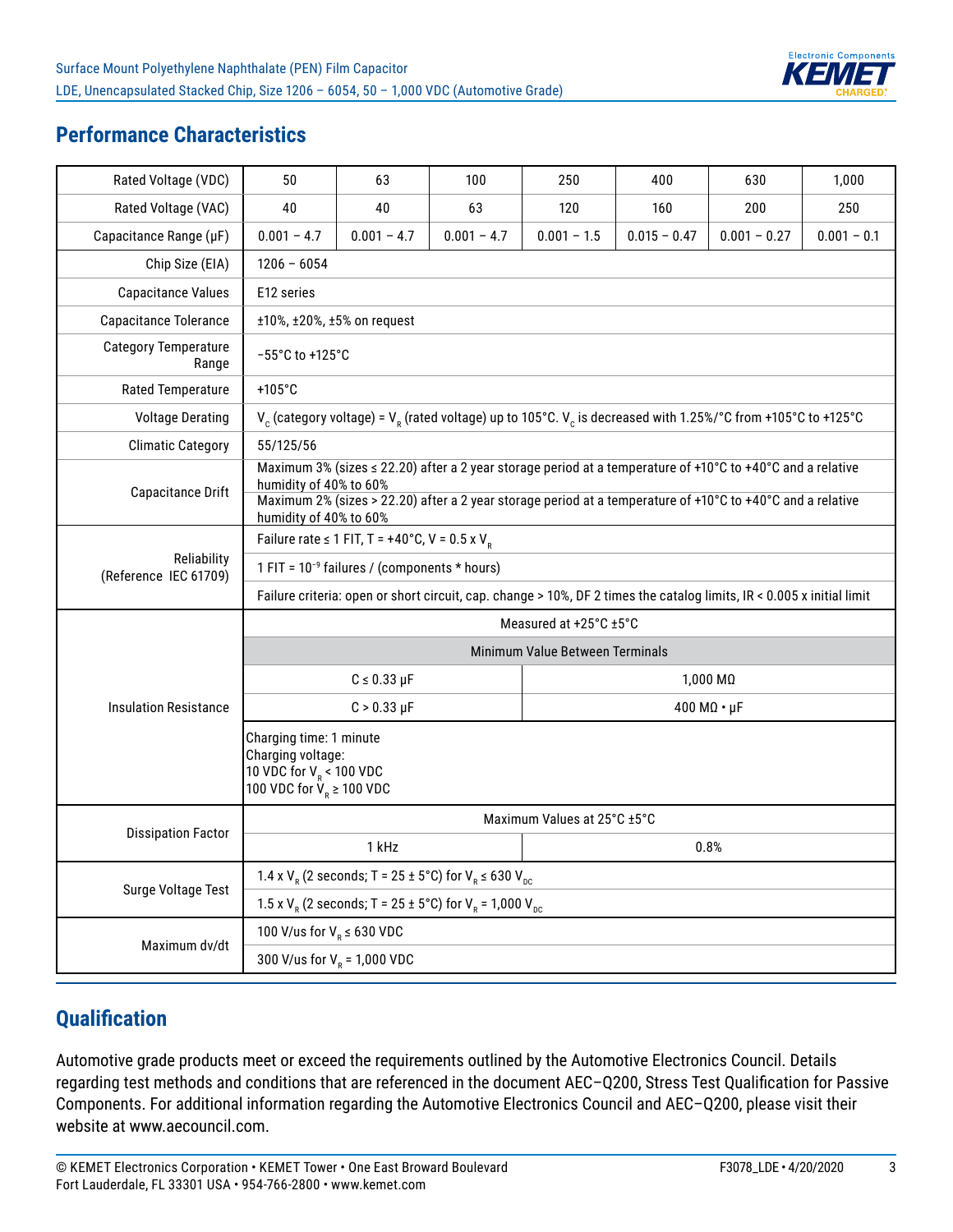

# Maximum V<sub>rms</sub> and I<sub>rms</sub> vs. Frequency (Sinusoidal Waveform/Th\* ≤ +85°C)



*\*Maximum ambient temperature surrounding the capacitor or hottest contact point, e.g., tracks, whichever is higher, in the worst operating conditions in °C.*

*Measurements performed in free air condition.*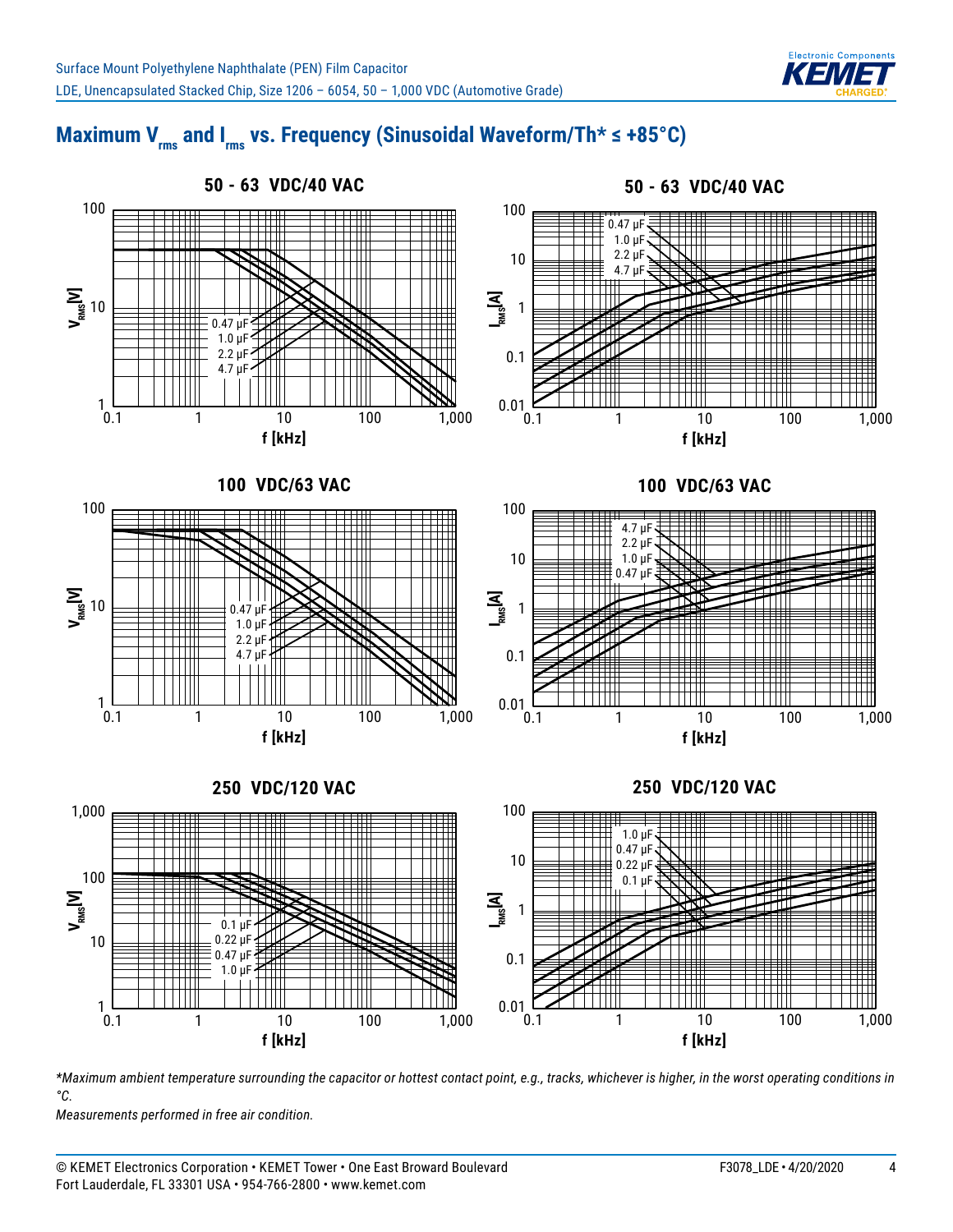

# Maximum V<sub>rms</sub> and I<sub>rms</sub> vs. Frequency (Sinusoidal Waveform/Th\* ≤ +85°C)



*\*Maximum ambient temperature surrounding the capacitor or hottest contact point, e.g., tracks, whichever is higher, in the worst operating conditions in °C.*

*Measurements performed in free air condition.*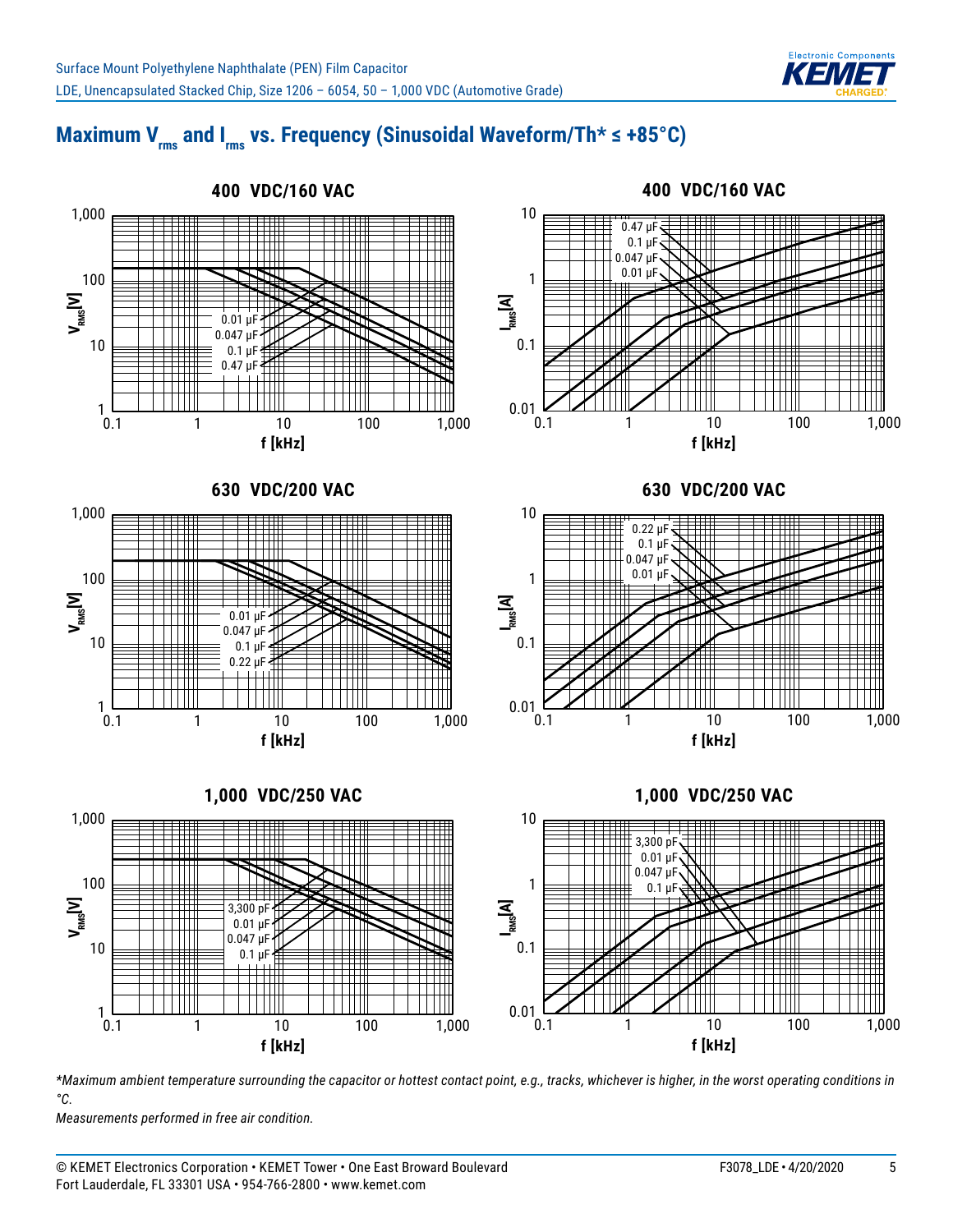

## **PEN Dielectric Typical Temperature Graphs**







## **PEN Dielectric Typical Frequency Graphs**





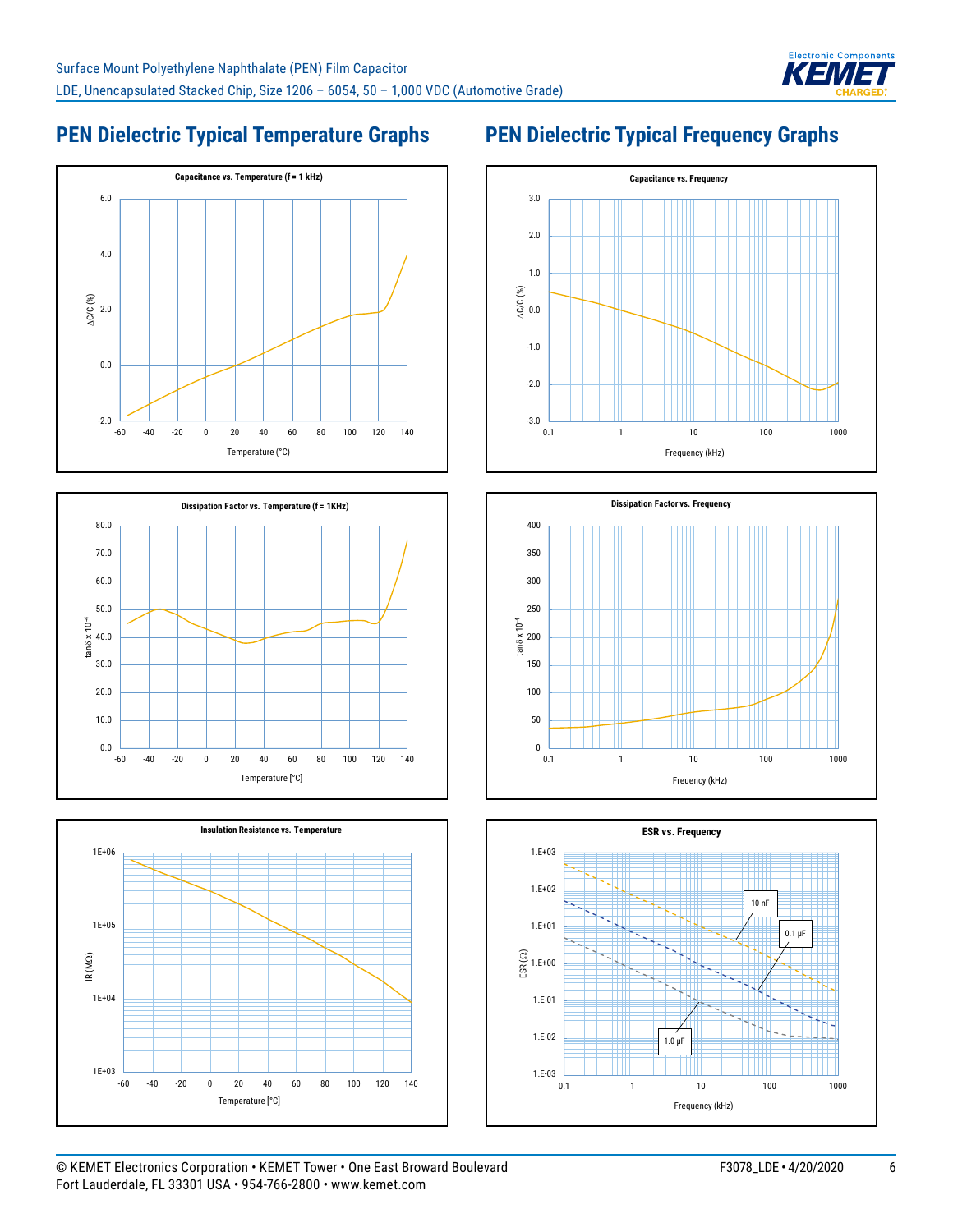

## **PEN and PPS Impedance vs. Frequency**



## **Environmental Compliance**

All KEMET surface mount capacitors are RoHS Compliant.

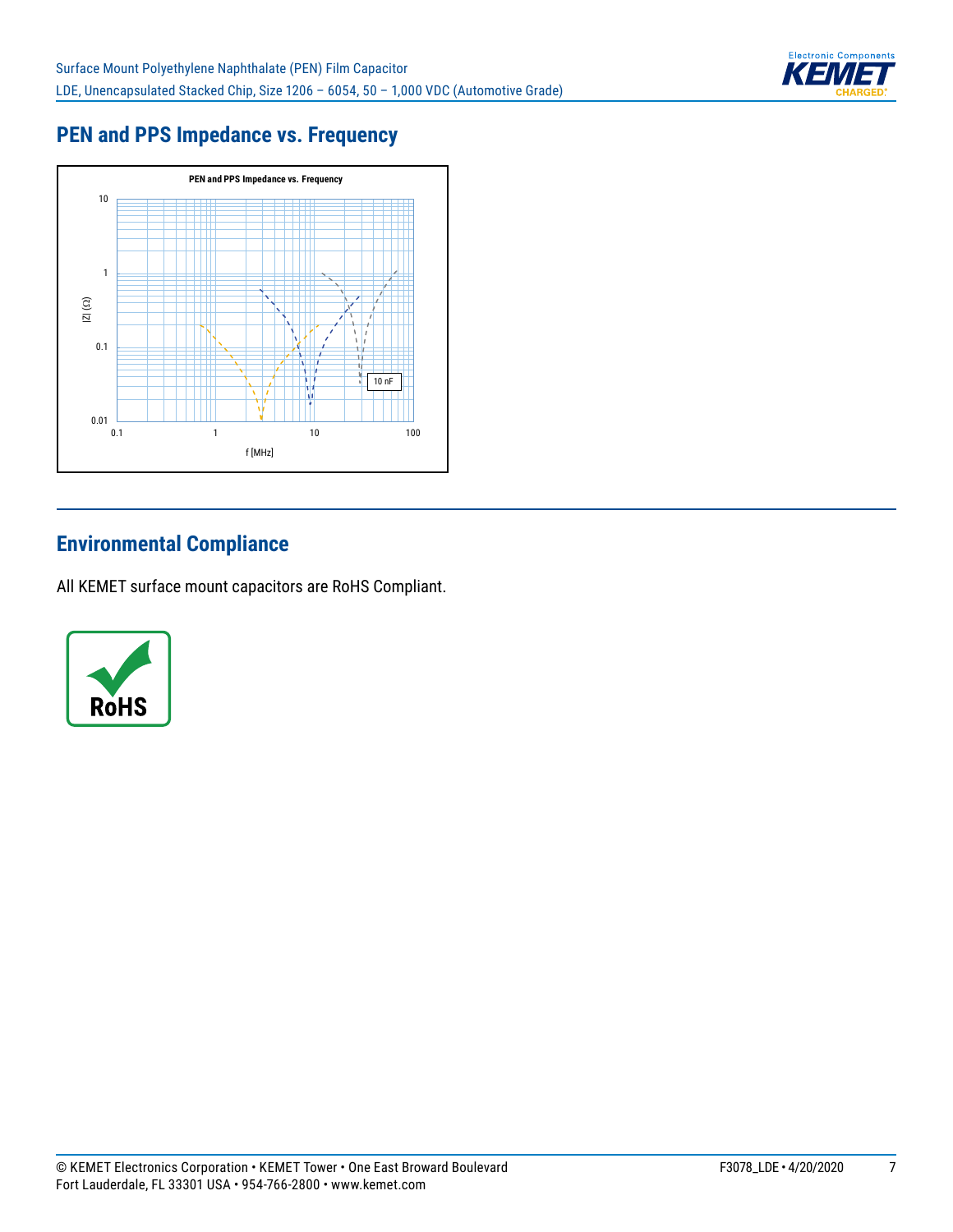

#### **Environmental Test Data**

| <b>Damp Heat, Steady State</b>     |                                       |  |  |  |  |  |  |
|------------------------------------|---------------------------------------|--|--|--|--|--|--|
| <b>Test Conditions</b>             |                                       |  |  |  |  |  |  |
| Temperature                        | $+40^{\circ}$ C $\pm 2^{\circ}$ C     |  |  |  |  |  |  |
| <b>Relative Humidity (RH)</b>      | 93% ±2%                               |  |  |  |  |  |  |
| <b>Test Duration</b>               | 56 days                               |  |  |  |  |  |  |
|                                    | Performance                           |  |  |  |  |  |  |
| Capacitance Change   △ C/C         | $\leq 7\%$                            |  |  |  |  |  |  |
| DF Change $(\Delta t g \delta)$    | $\leq$ 50 x 10 <sup>-4</sup> at 1 kHz |  |  |  |  |  |  |
| <b>Insulation Resistance</b>       | $\geq 50\%$ of limit value            |  |  |  |  |  |  |
|                                    | <b>Endurance</b>                      |  |  |  |  |  |  |
| <b>Test Conditions</b>             |                                       |  |  |  |  |  |  |
| Temperature                        | 125°C +2°C                            |  |  |  |  |  |  |
| <b>Test Duration</b>               | 2,000 hours                           |  |  |  |  |  |  |
| <b>Voltage Applied</b>             | 1.25 x $V_c$                          |  |  |  |  |  |  |
| Performance                        |                                       |  |  |  |  |  |  |
| Capacitance Change   ∆ C/C         | < 5%                                  |  |  |  |  |  |  |
| DF Change $(\Delta t g \delta)$    | ≤ 50 x 10 <sup>-4</sup> at 1 kHz      |  |  |  |  |  |  |
| <b>Insulation Resistance</b>       | $\geq 50\%$ of limit value            |  |  |  |  |  |  |
| <b>Rapid Change of Temperature</b> |                                       |  |  |  |  |  |  |
| <b>Test Conditions</b>             |                                       |  |  |  |  |  |  |
| Temperature                        | 1 hour at -55°C,<br>1 hour at +125°C  |  |  |  |  |  |  |
| Number of Cycles                   | 1,000                                 |  |  |  |  |  |  |
| Performance                        |                                       |  |  |  |  |  |  |
| Capacitance Change   ∆ C/C         | $\leq 5\%$                            |  |  |  |  |  |  |
| DF Change (Δtgδ)                   | $\leq$ 50 x 10 <sup>-4</sup> at 1 kHz |  |  |  |  |  |  |
| <b>Insulation Resistance</b>       | $\ge$ limit value                     |  |  |  |  |  |  |
| No Mechanical Damage               |                                       |  |  |  |  |  |  |

| <b>Reflow</b>                                                                     |                                  |  |  |  |  |  |  |  |
|-----------------------------------------------------------------------------------|----------------------------------|--|--|--|--|--|--|--|
| <b>Test Conditions</b>                                                            | See Solder Process               |  |  |  |  |  |  |  |
| Performance                                                                       |                                  |  |  |  |  |  |  |  |
| Capacitance Change $ \Delta C/C $                                                 | $\leq 3\%$                       |  |  |  |  |  |  |  |
| DF Change $(\Delta t q \delta)$                                                   | ≤ 50 x 10 <sup>-4</sup> at 1 kHz |  |  |  |  |  |  |  |
| Insulation Resistance                                                             | $\ge$ limit value                |  |  |  |  |  |  |  |
| No Mechanical Damage                                                              |                                  |  |  |  |  |  |  |  |
| <b>Bending</b>                                                                    |                                  |  |  |  |  |  |  |  |
| <b>Test Conditions</b>                                                            |                                  |  |  |  |  |  |  |  |
| Deflection                                                                        | $1 - 6$ mm                       |  |  |  |  |  |  |  |
| Performance                                                                       |                                  |  |  |  |  |  |  |  |
| Capacitance Change   ∆ C/C <br>$\leq 1\%$                                         |                                  |  |  |  |  |  |  |  |
| No visible damage on the terminations<br>(peeling) neither on the body (cracking) |                                  |  |  |  |  |  |  |  |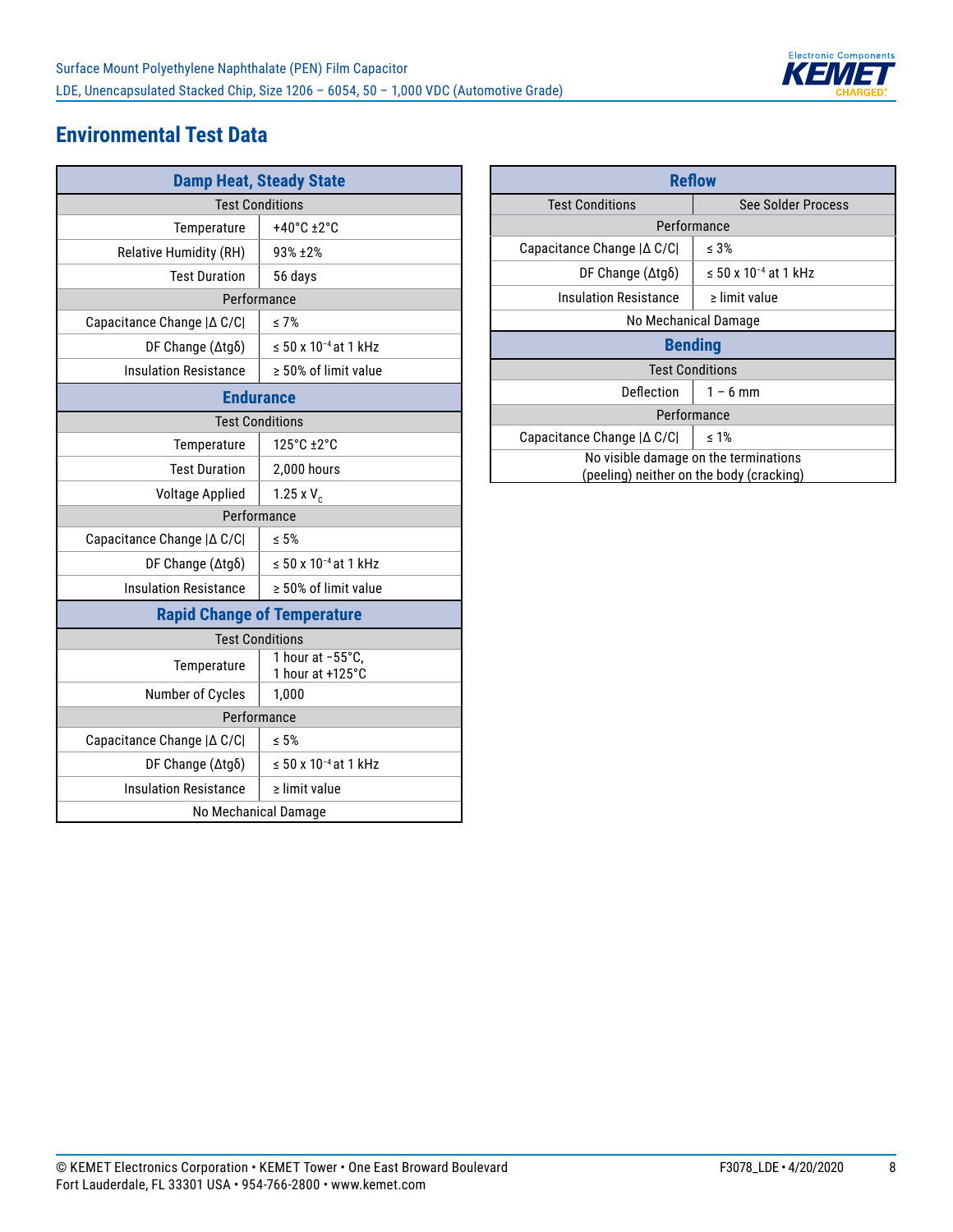

| <b>VDC</b> | <b>VAC</b> | <b>Capacitance</b>                   | <b>Size</b>         | <b>Chip</b>      |            | <b>Dimensions in mm</b> |            | dV/dt                | <b>New KEMET</b>                       | <b>Legacy Part</b>                     |
|------------|------------|--------------------------------------|---------------------|------------------|------------|-------------------------|------------|----------------------|----------------------------------------|----------------------------------------|
|            |            | Value $(\mu F)$                      | <b>Code</b>         | <b>Size</b>      | W          | $H$ (max)               | L          | $(V/\mu s)$          | <b>Part Number</b>                     | <b>Number</b>                          |
| 50         | 40         | 0.001                                | A                   | 1206             | 1.7        | 1.1                     | 3.3        | 100                  | DECA1100(1)A0N00                       | LDECA1100(1)A0N00                      |
| 50         | 40         | 0.0012                               | A                   | 1206             | 1.7        | 1.1                     | 3.3        | 100                  | DECA1120(1)A0N00                       | LDECA1120(1)A0N00                      |
| 50         | 40         | 0.0015                               | C                   | 1812             | 3.3        | 1.7                     | 4.7        | 100                  | DECC1150(1)A5N00                       | LDECC1150(1)A5N00                      |
| 50<br>50   | 40<br>40   | 0.0015<br>0.0018                     | A<br>C              | 1206<br>1812     | 1.7<br>3.3 | 1.1<br>1.7              | 3.3<br>4.7 | 100<br>100           | DECA1150(1)A0N00                       | LDECA1150(1)A0N00                      |
| 50         | 40         | 0.0018                               | А                   | 1206             | 1.7        | 1.1                     | 3.3        | 100                  | DECC1180(1)A5N00<br>DECA1180(1)A0N00   | LDECC1180(1)A5N00<br>LDECA1180(1)A0N00 |
| 50         | 40         | 0.0022                               | C                   | 1812             | 3.3        | 1.7                     | 4.7        | 100                  | DECC1220(1)A5N00                       | LDECC1220(1)A5N00                      |
| 50         | 40         | 0.0022                               | Α                   | 1206             | 1.7        | 1.1                     | 3.3        | 100                  | DECA1220(1)A0N00                       | LDECA1220(1)A0N00                      |
| 50         | 40         | 0.0027                               | C                   | 1812             | 3.3        | 1.8                     | 4.7        | 100                  | DECC1270(1)A5N00                       | LDECC1270(1)A5N00                      |
| 50         | 40         | 0.0027                               | A                   | 1206             | 1.7        | 1.1                     | 3.3        | 100                  | DECA1270(1)A0N00                       | LDECA1270(1)A0N00                      |
| 50         | 40         | 0.0033                               | C                   | 1812             | 3.3        | 1.7                     | 4.7        | 100                  | DECC1330(1)A5N00                       | LDECC1330(1)A5N00                      |
| 50         | 40         | 0.0033                               | A                   | 1206             | 1.7        | 1.2                     | 3.3        | 100                  | DECA1330(1)A0N00                       | LDECA1330(1)A0N00                      |
| 50         | 40         | 0.0039                               | C                   | 1812             | 3.3        | 1.7                     | 4.7        | 100                  | DECC1390(1)A5N00                       | LDECC1390(1)A5N00                      |
| 50         | 40         | 0.0039                               | A                   | 1206             | 1.7        | 1.1                     | 3.3        | 100                  | DECA1390(1)A0N00                       | LDECA1390(1)A0N00                      |
| 50         | 40         | 0.0047                               | C                   | 1812             | 3.3        | 1.8                     | 4.7        | 100                  | DECC1470(1)A5N00                       | LDECC1470(1)A5N00                      |
| 50         | 40         | 0.0047                               | А                   | 1206             | 1.7        | 1.1                     | 3.3        | 100                  | DECA1470(1)A0N00                       | LDECA1470(1)A0N00                      |
| 50<br>50   | 40<br>40   | 0.0056<br>0.0056                     | C<br>Α              | 1812<br>1206     | 3.3<br>1.7 | 1.7<br>1.1              | 4.7<br>3.3 | 100<br>100           | DECC1560(1)A5N00                       | LDECC1560(1)A5N00                      |
| 50         | 40         | 0.0068                               | C                   | 1812             | 3.3        | 1.7                     | 4.7        | 100                  | DECA1560(1)A0N00<br>DECC1680(1)A5N00   | LDECA1560(1)A0N00<br>LDECC1680(1)A5N00 |
| 50         | 40         | 0.0068                               | A                   | 1206             | 1.7        | 1.1                     | 3.3        | 100                  | DECA1680(1)A0N00                       | LDECA1680(1)A0N00                      |
| 50         | 40         | 0.0082                               | C                   | 1812             | 3.3        | 1.8                     | 4.7        | 100                  | DECC1820(1)A5N00                       | LDECC1820(1)A5N00                      |
| 50         | 40         | 0.0082                               | A                   | 1206             | 1.7        | 1.1                     | 3.3        | 100                  | DECA1820(1)A0N00                       | LDECA1820(1)A0N00                      |
| 50         | 40         | 0.01                                 | C                   | 1812             | 3.3        | 1.7                     | 4.7        | 100                  | DECC2100(1)A5N00                       | LDECC2100(1)A5N00                      |
| 50         | 40         | 0.01                                 | A                   | 1206             | 1.7        | 1.1                     | 3.3        | 100                  | DECA2100(1)A0N00                       | LDECA2100(1)A0N00                      |
| 50         | 40         | 0.012                                | C                   | 1812             | 3.3        | 1.7                     | 4.7        | 100                  | DECC2120(1)A5N00                       | LDECC2120(1)A5N00                      |
| 50         | 40         | 0.012                                | Α                   | 1206             | 1.7        | 1.1                     | 3.3        | 100                  | DECA2120(1)A0N00                       | LDECA2120(1)A0N00                      |
| 50         | 40         | 0.015                                | C                   | 1812             | 3.3        | 1.7                     | 4.7        | 100                  | DECC2150(1)A5N00                       | LDECC2150(1)A5N00                      |
| 50         | 40         | 0.015                                | Α                   | 1206             | 1.7        | 1.2                     | 3.3        | 100                  | DECA2150(1)A0N00                       | LDECA2150(1)A0N00                      |
| 50         | 40         | 0.018                                | C                   | 1812             | 3.3        | 1.8                     | 4.7        | 100                  | DECC2180(1)A5N00                       | LDECC2180(1)A5N00                      |
| 50         | 40         | 0.018                                | A                   | 1206             | 1.7        | 1.1                     | 3.3        | 100                  | DECA2180(1)A0N00                       | LDECA2180(1)A0N00                      |
| 50         | 40         | 0.022                                | C                   | 1812             | 3.3        | 1.7                     | 4.7        | 100                  | DECC2220(1)A5N00                       | LDECC2220(1)A5N00                      |
| 50         | 40         | 0.022                                | A                   | 1206             | 1.7        | 1.1                     | 3.3        | 100                  | DECA2220(1)A0N00                       | LDECA2220(1)A0N00                      |
| 50<br>50   | 40<br>40   | 0.027<br>0.027                       | C<br>A              | 1812<br>1206     | 3.3<br>1.7 | 1.7<br>1.1              | 4.7<br>3.3 | 100<br>100           | DECC2270(1)A5N00<br>DECA2270(1)A0N00   | LDECC2270(1)A5N00<br>LDECA2270(1)A0N00 |
| 50         | 40         | 0.033                                | C                   | 1812             | 3.3        | 1.8                     | 4.7        | 100                  | DECC2330(1)A5N00                       | LDECC2330(1)A5N00                      |
| 50         | 40         | 0.033                                | B                   | 1210             | 2.5        | 2.0                     | 3.3        | 100                  | DECB2330(1)A0N00                       | LDECB2330(1)A0N00                      |
| 50         | 40         | 0.033                                | А                   | 1206             | 1.7        | 1.2                     | 3.3        | 100                  | DECA2330(2)A0N00                       | LDECA2330(2)A0N00                      |
| 50         | 40         | 0.039                                | C                   | 1812             | 3.3        | 1.7                     | 4.7        | 100                  | DECC2390(1)A5N00                       | LDECC2390(1)A5N00                      |
| 50         | 40         | 0.039                                | B                   | 1210             | 2.5        | 2.1                     | 3.3        | 100                  | DECB2390(1)A0N00                       | LDECB2390(1)A0N00                      |
| 50         | 40         | 0.047                                | C                   | 1812             | 3.3        | 1.7                     | 4.7        | 100                  | DECC2470(1)A5N00                       | LDECC2470(1)A5N00                      |
| 50         | 40         | 0.047                                | B                   | 1210             | 2.5        | 2.1                     | 3.3        | 100                  | DECB2470(1)A0N00                       | LDECB2470(1)A0N00                      |
| 50         | 40         | 0.056                                | C                   | 1812             | 3.3        | 1.7                     | 4.7        | 100                  | DECC2560(1)A5N00                       | LDECC2560(1)A5N00                      |
| 50         | 40         | 0.056                                | B                   | 1210             | 2.5        | 1.7                     | 3.3        | 100                  | DECB2560(1)A0N00                       | LDECB2560(1)A0N00                      |
| 50         | 40         | 0.068                                | C                   | 1812             | 3.3        | 1.8                     | 4.7        | 100                  | DECC2680(1)A5N00                       | LDECC2680(1)A5N00                      |
| 50         | 40         | 0.068                                | B                   | 1210             | 2.5        | 2.0                     | 3.3        | 100                  | DECB2680(1)A0N00                       | LDECB2680(1)A0N00                      |
| 50<br>50   | 40<br>40   | 0.082<br>0.082                       | C<br>B              | 1812<br>1210     | 3.3<br>2.5 | 2.1<br>2.1              | 4.7<br>3.3 | 100<br>100           | DECC2820(1)A5N00<br>DECB2820(1)A0N00   | LDECC2820(1)A5N00<br>LDECB2820(1)A0N00 |
| 50         | 40         | 0.1                                  | C                   | 1812             | 3.3        | 2.4                     | 4.7        | 100                  | DECC3100(1)A5N00                       | LDECC3100(1)A5N00                      |
| 50         | 40         | 0.1                                  | В                   | 1210             | 2.5        | 2.1                     | 3.3        | 100                  | DECB3100(1)A0N00                       | LDECB3100(1)A0N00                      |
| 50         | 40         | 0.12                                 | С                   | 1812             | 3.3        | 1.7                     | 4.7        | 100                  | DECC3120(1)A5N00                       | LDECC3120(1)A5N00                      |
| 50         | 40         | 0.15                                 | С                   | 1812             | 3.3        | 1.9                     | 4.7        | 100                  | DECC3150(1)A5N00                       | LDECC3150(1)A5N00                      |
| 50         | 40         | 0.18                                 | C                   | 1812             | 3.3        | 2.2                     | 4.7        | 100                  | DECC3180(1)A5N00                       | LDECC3180(1)A5N00                      |
| 50         | 40         | 0.22                                 | C                   | 1812             | 3.3        | 2.4                     | 4.7        | 100                  | DECC3220(1)A5N00                       | LDECC3220(1)A5N00                      |
| 50         | 40         | 0.27                                 | D                   | 2220             | 5.0        | 1.9                     | 6.0        | 100                  | DECD3270(1)A5N00                       | LDECD3270(1)A5N00                      |
| $50\,$     | 40         | 0.33                                 | D                   | 2220             | $5.0$      | 1.9                     | 6.0        | 100                  | DECD3330(1)A5N00                       | LDECD3330(1)A5N00                      |
| 50         | 40         | 0.39                                 | D                   | 2220             | 5.0        | 2.1                     | 6.0        | 100                  | DECD3390(1)A5N00                       | LDECD3390(1)A5N00                      |
| 50         | 40         | 0.47                                 | D                   | 2220             | 5.0        | 2.4                     | 6.0        | 100                  | DECD3470(1)A5N00                       | LDECD3470(1)A5N00                      |
| 50         | 40         | 0.56                                 | D                   | 2220             | 5.0        | 2.8                     | 6.0        | 100                  | DECD3560(1)A5N00                       | LDECD3560(1)A5N00                      |
| 50         | 40         | 0.68                                 | D                   | 2220             | 5.0        | 3.3                     | 6.0        | 100                  | DECD3680(1)A5N00                       | LDECD3680(1)A5N00                      |
| <b>VDC</b> | <b>VAC</b> | <b>Capacitace Value</b><br>$(\mu F)$ | <b>Size</b><br>Code | <b>Chip Size</b> | W<br>(mm)  | н<br>(mm)               | L<br>(mm)  | dV/dt<br>$(V/\mu s)$ | <b>New KEMET</b><br><b>Part Number</b> | <b>Legacy Part Number</b>              |

*(1) K = ±10%, M = ±20%, J = ±5% on request.*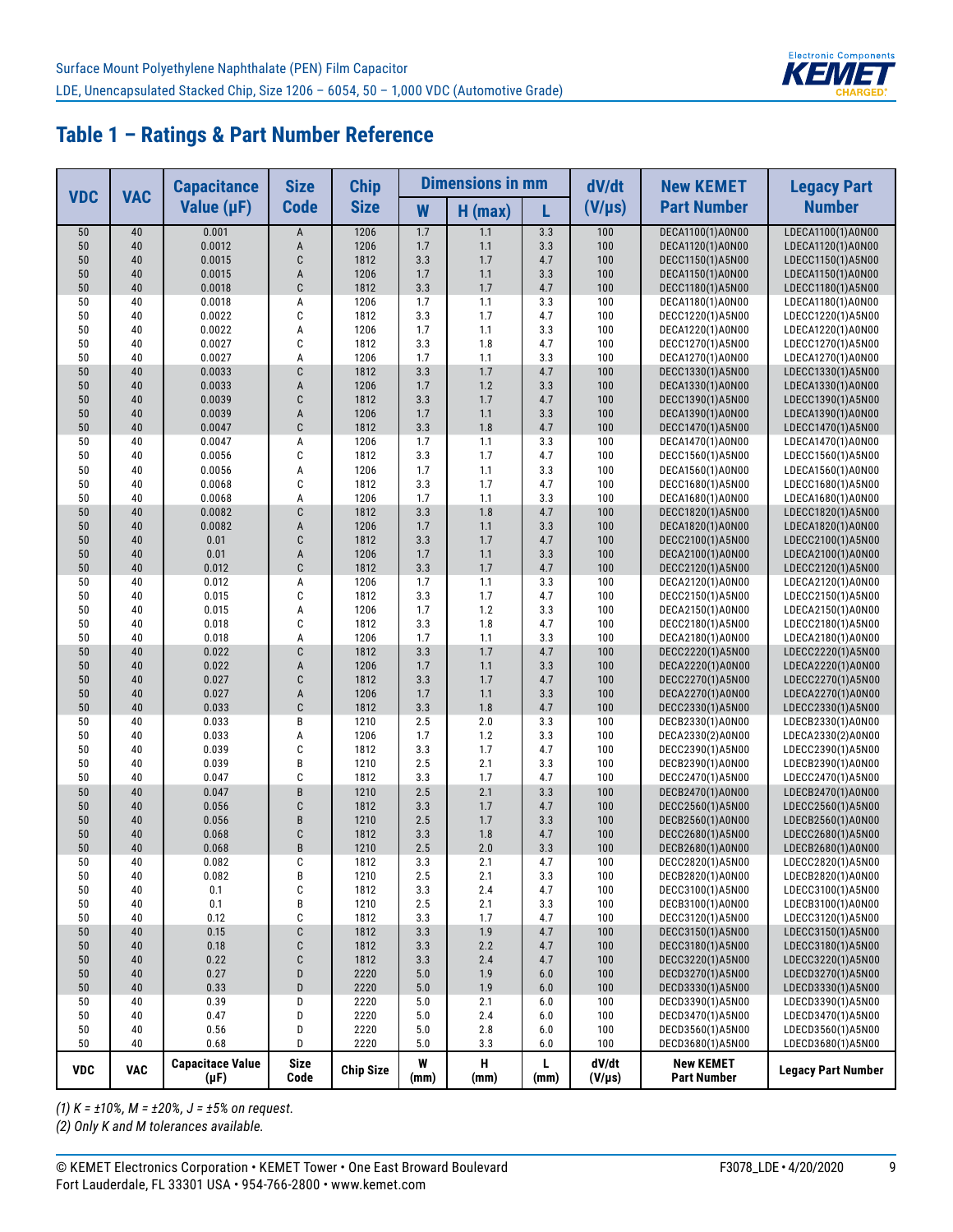

|            | <b>VAC</b> | <b>Capacitance</b>                   | <b>Size</b>         | <b>Chip</b>      |             | <b>Dimensions in mm</b> |             | dV/dt                | <b>New KEMET</b>                       | <b>Legacy Part</b>                     |
|------------|------------|--------------------------------------|---------------------|------------------|-------------|-------------------------|-------------|----------------------|----------------------------------------|----------------------------------------|
| <b>VDC</b> |            | Value $(\mu F)$                      | <b>Code</b>         | <b>Size</b>      | W           | $H$ (max)               | L           | $(V/\mu s)$          | <b>Part Number</b>                     | <b>Number</b>                          |
| 50         | 40         | 0.82                                 | Ε                   | 2824             | 6.1         | 2.9                     | 7.3         | 100                  | DECE3820(1)A5N00                       | LDECE3820(1)A5N00                      |
| 50         | 40         | 0.82                                 | D                   | 2220             | 5.0         | 3.7                     | 6.0         | 100                  | DECD3820(1)A0N00                       | LDECD3820(1)A0N00                      |
| 50         | 40         | 1.0                                  | E                   | 2824             | 6.1         | 3.1                     | 7.3         | 100                  | DECE4100(1)A5N00                       | LDECE4100(1)A5N00                      |
| 50         | 40         | 1.0                                  | D                   | 2220             | 5.0         | 4.4                     | 6.0         | 100                  | DECD4100(1)A0N00                       | LDECD4100(1)A0N00                      |
| 50         | 40         | 1.2                                  | E                   | 2824             | 6.1         | 3.6                     | 7.3         | 100                  | DECE4120(1)A5N00                       | LDECE4120(1)A5N00                      |
| 50         | 40         | 1.5                                  | G                   | 5040             | 10.4        | 3.1                     | 13.0        | 100                  | DECG4150(1)A5N00                       | LDECG4150(1)A5N00                      |
| 50         | 40         | 1.5                                  | E                   | 2824             | 6.1         | 4.3                     | 7.3         | 100                  | DECE4150(1)A0N00                       | LDECE4150(1)A0N00                      |
| 50         | 40<br>40   | 1.8                                  | G<br>E              | 5040<br>2824     | 10.4<br>6.1 | 3.4                     | 13.0<br>7.3 | 100<br>100           | DECG4180(1)A5N00                       | LDECG4180(1)A5N00                      |
| 50<br>50   | 40         | 1.8<br>2.2                           | G                   | 5040             | 10.4        | 5.1<br>4.1              | 13.0        | 100                  | DECE4180(1)A0N00<br>DECG4220(1)A5N00   | LDECE4180(1)A0N00<br>LDECG4220(1)A5N00 |
| 50         | 40         | 2.2                                  | F                   | 4030             | 7.9         | 3.3                     | 10.5        | 100                  | DECF4220(1)A0N00                       | LDECF4220(1)A0N00                      |
| 50         | 40         | 2.7                                  | G                   | 5040             | 10.4        | 4.9                     | 13.0        | 100                  | DECG4270(1)A5N00                       | LDECG4270(1)A5N00                      |
| 50         | 40         | 2.7                                  | F                   | 4030             | 7.9         | 4.0                     | 10.5        | 100                  | DECF4270(1)A0N00                       | LDECF4270(1)A0N00                      |
| 50         | 40         | 3.3                                  | Н                   | 6054             | 13.7        | 3.9                     | 15.5        | 100                  | DECH4330(1)A5N00                       | LDECH4330(1)A5N00                      |
| 50         | 40         | 3.3                                  | F                   | 4030             | 7.9         | 4.7                     | 10.5        | 100                  | DECF4330(1)A0N00                       | LDECF4330(1)A0N00                      |
| 50         | 40         | 3.9                                  | H                   | 6054             | 13.7        | 4.5                     | 15.5        | 100                  | DECH4390(1)A5N00                       | LDECH4390(1)A5N00                      |
| 50         | 40         | 3.9                                  | F                   | 4030             | 7.9         | 5.5                     | 10.5        | 100                  | DECF4390(1)A0N00                       | LDECF4390(1)A0N00                      |
| 50         | 40         | 4.7                                  | H                   | 6054             | 13.7        | 5.3                     | 15.5        | 100                  | DECH4470(1)A5N00                       | LDECH4470(1)A5N00                      |
| 50         | 40         | 4.7                                  | G                   | 5040             | 10.4        | 4.1                     | 13.0        | 100                  | DECG4470(1)A0N00                       | LDECG4470(1)A0N00                      |
| 63         | 40         | 0.001                                | A                   | 1206             | 1.7         | 1.1                     | 3.3         | 100                  | DEDA1100(1)A0N00                       | LDEDA1100(1)A0N00                      |
| 63         | 40         | 0.0012                               | A                   | 1206             | 1.7         | 1.1                     | 3.3         | 100                  | DEDA1120(1)A0N00                       | LDEDA1120(1)A0N00                      |
| 63         | 40         | 0.0015                               | C                   | 1812             | 3.3         | 1.7                     | 4.7         | 100                  | DEDC1150(1)A5N00                       | LDEDC1150(1)A5N00                      |
| 63         | 40         | 0.0015                               | A                   | 1206             | 1.7         | 1.1                     | 3.3         | 100                  | DEDA1150(1)A0N00                       | LDEDA1150(1)A0N00                      |
| 63         | 40         | 0.0018                               | C                   | 1812             | 3.3         | 1.7                     | 4.7         | 100                  | DEDC1180(1)A5N00                       | LDEDC1180(1)A5N00                      |
| 63         | 40         | 0.0018                               | A<br>C              | 1206             | 1.7         | 1.1                     | 3.3         | 100                  | DEDA1180(1)A0N00                       | LDEDA1180(1)A0N00                      |
| 63         | 40<br>40   | 0.0022                               | А                   | 1812<br>1206     | 3.3<br>1.7  | 1.7<br>1.1              | 4.7<br>3.3  | 100<br>100           | DEDC1220(1)A5N00<br>DEDA1220(1)A0N00   | LDEDC1220(1)A5N00                      |
| 63<br>63   | 40         | 0.0022<br>0.0027                     | C                   | 1812             | 3.3         | 1.8                     | 4.7         | 100                  | DEDC1270(1)A5N00                       | LDEDA1220(1)A0N00<br>LDEDC1270(1)A5N00 |
| 63         | 40         | 0.0027                               | А                   | 1206             | 1.7         | 1.1                     | 3.3         | 100                  | DEDA1270(1)A0N00                       | LDEDA1270(1)A0N00                      |
| 63         | 40         | 0.0033                               | C                   | 1812             | 3.3         | 1.7                     | 4.7         | 100                  | DEDC1330(1)A5N00                       | LDEDC1330(1)A5N00                      |
| 63         | 40         | 0.0033                               | A                   | 1206             | 1.7         | 1.2                     | 3.3         | 100                  | DEDA1330(1)A0N00                       | LDEDA1330(1)A0N00                      |
| 63         | 40         | 0.0039                               | C                   | 1812             | 3.3         | 1.7                     | 4.7         | 100                  | DEDC1390(1)A5N00                       | LDEDC1390(1)A5N00                      |
| 63         | 40         | 0.0039                               | A                   | 1206             | 1.7         | 1.1                     | 3.3         | 100                  | DEDA1390(1)A0N00                       | LDEDA1390(1)A0N00                      |
| 63         | 40         | 0.0047                               | C                   | 1812             | 3.3         | 1.8                     | 4.7         | 100                  | DEDC1470(1)A5N00                       | LDEDC1470(1)A5N00                      |
| 63         | 40         | 0.0047                               | A                   | 1206             | 1.7         | 1.1                     | 3.3         | 100                  | DEDA1470(1)A0N00                       | LDEDA1470(1)A0N00                      |
| 63         | 40         | 0.0056                               | C                   | 1812             | 3.3         | 1.7                     | 4.7         | 100                  | DEDC1560(1)A5N00                       | LDEDC1560(1)A5N00                      |
| 63         | 40         | 0.0056                               | A                   | 1206             | 1.7         | 1.1                     | 3.3         | 100                  | DEDA1560(1)A0N00                       | LDEDA1560(1)A0N00                      |
| 63         | 40         | 0.0068                               | C                   | 1812             | 3.3         | 1.7                     | 4.7         | 100                  | DEDC1680(1)A5N00                       | LDEDC1680(1)A5N00                      |
| 63         | 40         | 0.0068                               | Α                   | 1206             | 1.7         | 1.1                     | 3.3         | 100                  | DEDA1680(1)A0N00                       | LDEDA1680(1)A0N00                      |
| 63         | 40         | 0.0082                               | C                   | 1812             | 3.3         | 1.8                     | 4.7         | 100                  | DEDC1820(1)A5N00                       | LDEDC1820(1)A5N00                      |
| 63         | 40<br>40   | 0.0082                               | А<br>C              | 1206<br>1812     | 1.7<br>3.3  | 1.1<br>1.7              | 3.3         | 100<br>100           | DEDA1820(1)A0N00                       | LDEDA1820(1)A0N00                      |
| 63<br>63   | 40         | 0.01<br>0.01                         | А                   | 1206             | 1.7         | 1.1                     | 4.7<br>3.3  | 100                  | DEDC2100(1)A5N00<br>DEDA2100(1)A0N00   | LDEDC2100(1)A5N00<br>LDEDA2100(1)A0N00 |
| 63         | 40         | 0.012                                | C                   | 1812             | 3.3         | 1.7                     | 4.7         | 100                  | DEDC2120(1)A5N00                       | LDEDC2120(1)A5N00                      |
| 63         | 40         | 0.012                                | A                   | 1206             | 1.7         | 1.1                     | 3.3         | 100                  | DEDA2120(1)A0N00                       | LDEDA2120(1)A0N00                      |
| 63         | 40         | 0.015                                | C                   | 1812             | 3.3         | 1.7                     | 4.7         | 100                  | DEDC2150(1)A5N00                       | LDEDC2150(1)A5N00                      |
| 63         | 40         | 0.015                                | А                   | 1206             | 1.7         | 1.2                     | 3.3         | 100                  | DEDA2150(1)A0N00                       | LDEDA2150(1)A0N00                      |
| 63         | 40         | 0.018                                | C                   | 1812             | 3.3         | 1.8                     | 4.7         | 100                  | DEDC2180(1)A5N00                       | LDEDC2180(1)A5N00                      |
| 63         | 40         | 0.018                                | Α                   | 1206             | 1.7         | 1.1                     | 3.3         | 100                  | DEDA2180(1)A0N00                       | LDEDA2180(1)A0N00                      |
| 63         | 40         | 0.022                                | C                   | 1812             | 3.3         | 1.7                     | 4.7         | 100                  | DEDC2220(1)A5N00                       | LDEDC2220(1)A5N00                      |
| 63         | 40         | 0.022                                | А                   | 1206             | 1.7         | 1.1                     | 3.3         | 100                  | DEDA2220(1)A0N00                       | LDEDA2220(1)A0N00                      |
| 63         | 40         | 0.027                                | С                   | 1812             | 3.3         | 1.7                     | 4.7         | 100                  | DEDC2270(1)A5N00                       | LDEDC2270(1)A5N00                      |
| 63         | 40         | 0.027                                | A                   | 1206             | 1.7         | $1.1$                   | 3.3         | 100                  | DEDA2270(1)A0N00                       | LDEDA2270(1)A0N00                      |
| 63         | 40         | 0.033                                | С                   | 1812             | 3.3         | 1.8                     | 4.7         | 100                  | DEDC2330(1)A5N00                       | LDEDC2330(1)A5N00                      |
| 63         | 40         | 0.033                                | B                   | 1210             | $2.5\,$     | 2.0                     | 3.3         | 100                  | DEDB2330(1)A0N00                       | LDEDB2330(1)A0N00                      |
| 63         | 40         | 0.033                                | A                   | 1206             | 1.7         | 1.2                     | 3.3         | 100                  | DEDA2330(2)A0N00                       | LDEDA2330(2)A0N00                      |
| 63         | 40<br>40   | 0.039                                | C<br>B              | 1812             | 3.3         | 1.7                     | 4.7         | 100                  | DEDC2390(1)A5N00                       | LDEDC2390(1)A5N00                      |
| 63<br>63   | 40         | 0.039<br>0.047                       | С                   | 1210<br>1812     | 2.5<br>3.3  | 2.1<br>1.7              | 3.3<br>4.7  | 100<br>100           | DEDB2390(1)A0N00<br>DEDC2470(1)A5N00   | LDEDB2390(1)A0N00<br>LDEDC2470(1)A5N00 |
|            |            |                                      |                     |                  |             |                         |             |                      |                                        |                                        |
| <b>VDC</b> | <b>VAC</b> | <b>Capacitace Value</b><br>$(\mu F)$ | <b>Size</b><br>Code | <b>Chip Size</b> | W<br>(mm)   | Н<br>(mm)               | L<br>(mm)   | dV/dt<br>$(V/\mu s)$ | <b>New KEMET</b><br><b>Part Number</b> | <b>Legacy Part Number</b>              |

*(1) K = ±10%, M = ±20%, J = ±5% on request.*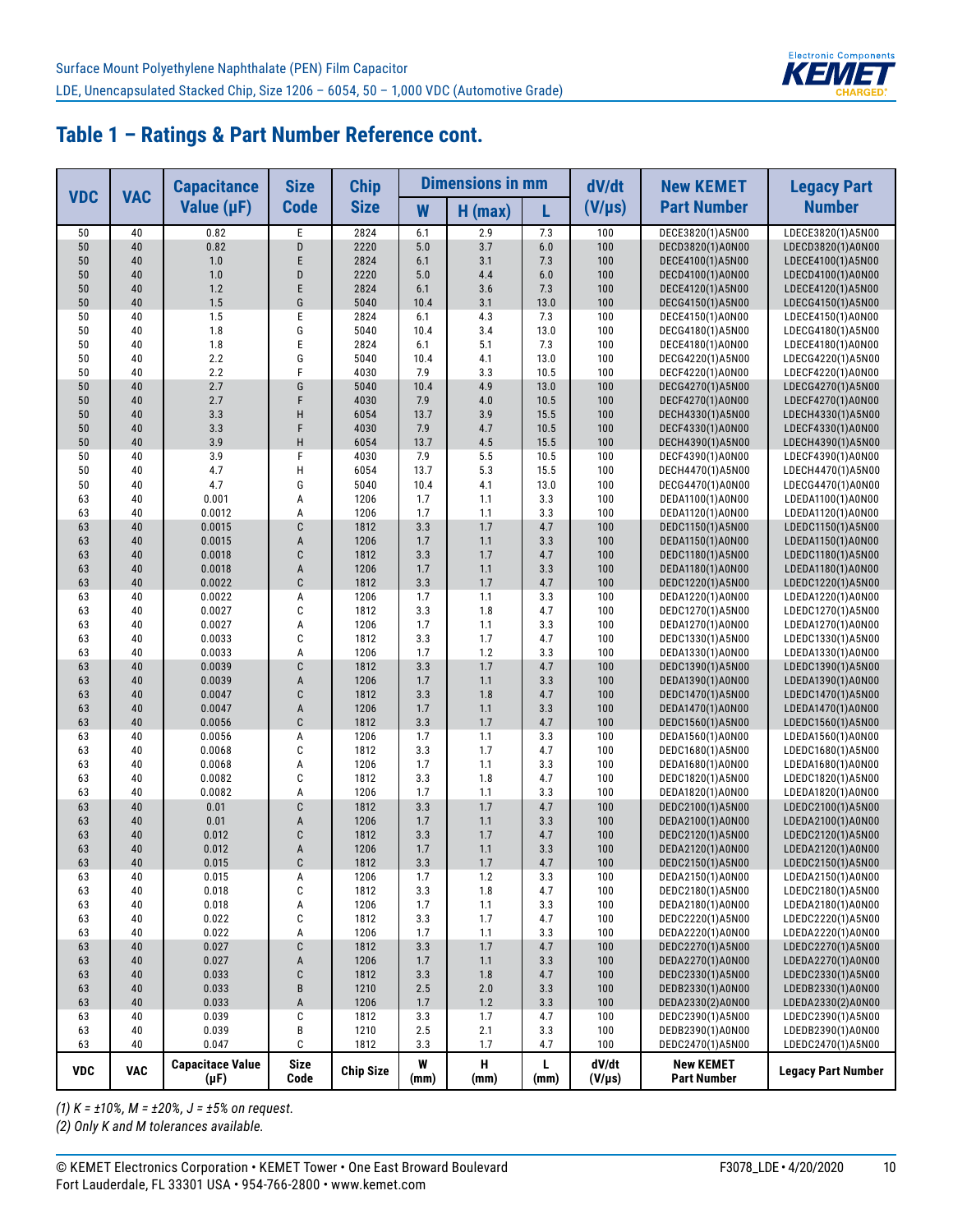

|            | <b>VAC</b> | <b>Capacitance</b>                   | <b>Size</b>         | <b>Chip</b>      |                | <b>Dimensions in mm</b> |                | dV/dt                | <b>New KEMET</b>                       | <b>Legacy Part</b>                     |
|------------|------------|--------------------------------------|---------------------|------------------|----------------|-------------------------|----------------|----------------------|----------------------------------------|----------------------------------------|
| <b>VDC</b> |            | Value $(\mu F)$                      | <b>Code</b>         | <b>Size</b>      | W              | $H$ (max)               | L              | $(V/\mu s)$          | <b>Part Number</b>                     | <b>Number</b>                          |
| 63<br>63   | 40<br>40   | 0.047<br>0.056                       | B<br>C              | 1210<br>1812     | 2.5<br>3.3     | 2.1<br>1.7              | 3.3<br>4.7     | 100<br>100           | DEDB2470(1)A0N00                       | LDEDB2470(1)A0N00                      |
| 63         | 40         | 0.056                                | B                   | 1210             | 2.5            | 1.7                     | 3.3            | 100                  | DEDC2560(1)A5N00<br>DEDB2560(1)A0N00   | LDEDC2560(1)A5N00<br>LDEDB2560(1)A0N00 |
| 63         | 40         | 0.068                                | C                   | 1812             | 3.3            | 1.8                     | 4.7            | 100                  | DEDC2680(1)A5N00                       | LDEDC2680(1)A5N00                      |
| 63         | 40         | 0.068                                | B                   | 1210             | 2.5            | 2.0                     | 3.3            | 100                  | DEDB2680(1)A0N00                       | LDEDB2680(1)A0N00                      |
| 63         | 40         | 0.082                                | C                   | 1812             | 3.3            | 2.1                     | 4.7            | 100                  | DEDC2820(1)A5N00                       | LDEDC2820(1)A5N00                      |
| 63         | 40         | 0.082                                | B                   | 1210             | 2.5            | 2.1                     | 3.3            | 100                  | DEDB2820(1)A0N00                       | LDEDB2820(1)A0N00                      |
| 63         | 40         | 0.1                                  | C                   | 1812             | 3.3            | 2.4                     | 4.7            | 100                  | DEDC3100(1)A5N00                       | LDEDC3100(1)A5N00                      |
| 63<br>63   | 40<br>40   | 0.1<br>0.12                          | В<br>C              | 1210<br>1812     | 2.5<br>3.3     | 2.1<br>1.7              | 3.3<br>4.7     | 100<br>100           | DEDB3100(1)A0N00<br>DEDC3120(1)A5N00   | LDEDB3100(1)A0N00<br>LDEDC3120(1)A5N00 |
| 63         | 40         | 0.15                                 | C                   | 1812             | 3.3            | 1.9                     | 4.7            | 100                  | DEDC3150(1)A5N00                       | LDEDC3150(1)A5N00                      |
| 63         | 40         | 0.18                                 | C                   | 1812             | 3.3            | 2.2                     | 4.7            | 100                  | DEDC3180(1)A5N00                       | LDEDC3180(1)A5N00                      |
| 63         | 40         | 0.22                                 | C                   | 1812             | 3.3            | 2.4                     | 4.7            | 100                  | DEDC3220(1)A5N00                       | LDEDC3220(1)A5N00                      |
| 63         | 40         | 0.27                                 | D                   | 2220             | 5.0            | 1.9                     | 6.0            | 100                  | DEDD3270(1)A5N00                       | LDEDD3270(1)A5N00                      |
| 63         | 40         | 0.33                                 | D                   | 2220             | 5.0            | 1.9                     | 6.0            | 100                  | DEDD3330(1)A5N00                       | LDEDD3330(1)A5N00                      |
| 63<br>63   | 40<br>40   | 0.39<br>0.47                         | D<br>D              | 2220<br>2220     | 5.0<br>5.0     | 2.1<br>2.4              | 6.0<br>6.0     | 100<br>100           | DEDD3390(1)A5N00<br>DEDD3470(1)A5N00   | LDEDD3390(1)A5N00<br>LDEDD3470(1)A5N00 |
| 63         | 40         | 0.56                                 | D                   | 2220             | 5.0            | 2.8                     | 6.0            | 100                  | DEDD3560(1)A5N00                       | LDEDD3560(1)A5N00                      |
| 63         | 40         | 0.68                                 | D                   | 2220             | 5.0            | 3.3                     | 6.0            | 100                  | DEDD3680(1)A5N00                       | LDEDD3680(1)A5N00                      |
| 63         | 40         | 0.82                                 | E                   | 2824             | 6.1            | 2.9                     | 7.3            | 100                  | DEDE3820(1)A5N00                       | LDEDE3820(1)A5N00                      |
| 63         | 40         | 0.82                                 | D                   | 2220             | 5.0            | 3.7                     | 6.0            | 100                  | DEDD3820(1)A0N00                       | LDEDD3820(1)A0N00                      |
| 63         | 40         | 1.0                                  | E                   | 2824             | 6.1            | 3.1                     | 7.3            | 100                  | DEDE4100(1)A5N00                       | LDEDE4100(1)A5N00                      |
| 63         | 40<br>40   | 1.0                                  | D<br>E              | 2220             | 5.0            | 4.4<br>3.6              | 6.0            | 100                  | DEDD4100(1)A0N00                       | LDEDD4100(1)A0N00                      |
| 63<br>63   | 40         | 1.2<br>1.5                           | G                   | 2824<br>5040     | 6.1<br>10.4    | 3.1                     | 7.3<br>13.0    | 100<br>100           | DEDE4120(1)A5N00<br>DEDG4150(1)A5N00   | LDEDE4120(1)A5N00<br>LDEDG4150(1)A5N00 |
| 63         | 40         | 1.5                                  | E                   | 2824             | 6.1            | 4.3                     | 7.3            | 100                  | DEDE4150(1)A0N00                       | LDEDE4150(1)A0N00                      |
| 63         | 40         | 1.8                                  | G                   | 5040             | 10.4           | 3.4                     | 13.0           | 100                  | DEDG4180(1)A5N00                       | LDEDG4180(1)A5N00                      |
| 63         | 40         | 1.8                                  | Ε                   | 2824             | 6.1            | 5.1                     | 7.3            | 100                  | DEDE4180(1)A0N00                       | LDEDE4180(1)A0N00                      |
| 63         | 40         | 2.2                                  | G                   | 5040             | 10.4           | 4.1                     | 13.0           | 100                  | DEDG4220(1)A5N00                       | LDEDG4220(1)A5N00                      |
| 63         | 40         | 2.2                                  | F                   | 4030             | 7.9            | 3.3                     | 10.5           | 100                  | DEDF4220(1)A0N00                       | LDEDF4220(1)A0N00                      |
| 63<br>63   | 40<br>40   | 2.7<br>2.7                           | G<br>F              | 5040<br>4030     | 10.4<br>7.9    | 4.9<br>4.0              | 13.0<br>10.5   | 100<br>100           | DEDG4270(1)A5N00<br>DEDF4270(1)A0N00   | LDEDG4270(1)A5N00<br>LDEDF4270(1)A0N00 |
| 63         | 40         | 3.3                                  | H                   | 6054             | 13.7           | 3.9                     | 15.5           | 100                  | DEDH4330(1)A5N00                       | LDEDH4330(1)A5N00                      |
| 63         | 40         | 3.3                                  | F                   | 4030             | 7.9            | 4.7                     | 10.5           | 100                  | DEDF4330(1)A0N00                       | LDEDF4330(1)A0N00                      |
| 63         | 40         | 3.9                                  | H                   | 6054             | 13.7           | 4.5                     | 15.5           | 100                  | DEDH4390(1)A5N00                       | LDEDH4390(1)A5N00                      |
| 63         | 40         | 3.9                                  | F                   | 4030             | 7.9            | 5.5                     | 10.5           | 100                  | DEDF4390(1)A0N00                       | LDEDF4390(1)A0N00                      |
| 63         | 40         | 4.7                                  | H                   | 6054             | 13.7           | 5.3                     | 15.5           | 100                  | DEDH4470(1)A5N00                       | LDEDH4470(1)A5N00                      |
| 63<br>100  | 40<br>63   | 4.7<br>0.001                         | G<br>A              | 5040<br>1206     | 10.4<br>1.7    | 4.1<br>1.1              | 13.0<br>3.3    | 100<br>100           | DEDG4470(1)A0N00<br>DEEA1100(1)A0N00   | LDEDG4470(1)A0N00<br>LDEEA1100(1)A0N00 |
| 100        | 63         | 0.0012                               | A                   | 1206             | 1.7            | 1.1                     | 3.3            | 100                  | DEEA1120(1)A0N00                       | LDEEA1120(1)A0N00                      |
| 100        | 63         | 0.0015                               | C                   | 1812             | 3.3            | 1.7                     | 4.7            | 100                  | DEEC1150(1)A5N00                       | LDEEC1150(1)A5N00                      |
| 100        | 63         | 0.0015                               | A                   | 1206             | 1.7            | 1.1                     | 3.3            | 100                  | DEEA1150(1)A0N00                       | LDEEA1150(1)A0N00                      |
| 100        | 63         | 0.0018                               | C                   | 1812             | 3.3            | 1.7                     | 4.7            | 100                  | DEEC1180(1)A5N00                       | LDEEC1180(1)A5N00                      |
| 100        | 63         | 0.0018                               | A                   | 1206             | 1.7            | 1.1                     | 3.3            | 100                  | DEEA1180(1)A0N00                       | LDEEA1180(1)A0N00                      |
| 100        | 63         | 0.0022                               | C                   | 1812             | 3.3            | 1.7                     | 4.7            | 100                  | DEEC1220(1)A5N00                       | LDEEC1220(1)A5N00                      |
| 100<br>100 | 63<br>63   | 0.0022<br>0.0027                     | A<br>$\mathbb C$    | 1206<br>1812     | 1.7<br>$3.3\,$ | 1.1<br>$1.8\,$          | 3.3<br>$4.7\,$ | 100<br>100           | DEEA1220(1)A0N00<br>DEEC1270(1)A5N00   | LDEEA1220(1)A0N00<br>LDEEC1270(1)A5N00 |
| 100        | 63         | 0.0027                               | А                   | 1206             | 1.7            | 1.1                     | 3.3            | 100                  | DEEA1270(1)A0N00                       | LDEEA1270(1)A0N00                      |
| 100        | 63         | 0.0033                               | C                   | 1812             | 3.3            | 1.7                     | 4.7            | 100                  | DEEC1330(1)A5N00                       | LDEEC1330(1)A5N00                      |
| 100        | 63         | 0.0033                               | А                   | 1206             | 1.7            | $1.2\,$                 | 3.3            | 100                  | DEEA1330(1)A0N00                       | LDEEA1330(1)A0N00                      |
| 100        | 63         | 0.0039                               | C                   | 1812             | 3.3            | 1.7                     | 4.7            | 100                  | DEEC1390(1)A5N00                       | LDEEC1390(1)A5N00                      |
| 100        | 63         | 0.0039                               | А                   | 1206             | 1.7            | 1.1                     | 3.3            | 100                  | DEEA1390(1)A0N00                       | LDEEA1390(1)A0N00                      |
| 100<br>100 | 63<br>63   | 0.0047<br>0.0047                     | C<br>A              | 1812<br>1206     | 3.3<br>1.7     | 1.8<br>1.1              | 4.7<br>3.3     | 100<br>100           | DEEC1470(1)A5N00<br>DEEA1470(1)A0N00   | LDEEC1470(1)A5N00<br>LDEEA1470(1)A0N00 |
| 100        | 63         | 0.0056                               | $\mathbb C$         | 1812             | 3.3            | 1.7                     | 4.7            | 100                  | DEEC1560(1)A5N00                       | LDEEC1560(1)A5N00                      |
| 100        | 63         | 0.0056                               | A                   | 1206             | 1.7            | 1.1                     | 3.3            | 100                  | DEEA1560(1)A0N00                       | LDEEA1560(1)A0N00                      |
| 100        | 63         | 0.0068                               | C                   | 1812             | 3.3            | $1.7\,$                 | 4.7            | 100                  | DEEC1680(1)A5N00                       | LDEEC1680(1)A5N00                      |
| 100        | 63         | 0.0068                               | А                   | 1206             | 1.7            | 1.1                     | 3.3            | 100                  | DEEA1680(1)A0N00                       | LDEEA1680(1)A0N00                      |
| 100        | 63         | 0.0082                               | С                   | 1812             | 3.3            | 1.8                     | 4.7            | 100                  | DEEC1820(1)A5N00                       | LDEEC1820(1)A5N00                      |
| <b>VDC</b> | <b>VAC</b> | <b>Capacitace Value</b><br>$(\mu F)$ | <b>Size</b><br>Code | <b>Chip Size</b> | W<br>(mm)      | н<br>(mm)               | Г<br>(mm)      | dV/dt<br>$(V/\mu s)$ | <b>New KEMET</b><br><b>Part Number</b> | <b>Legacy Part Number</b>              |

*(1) K = ±10%, M = ±20%, J = ±5% on request.*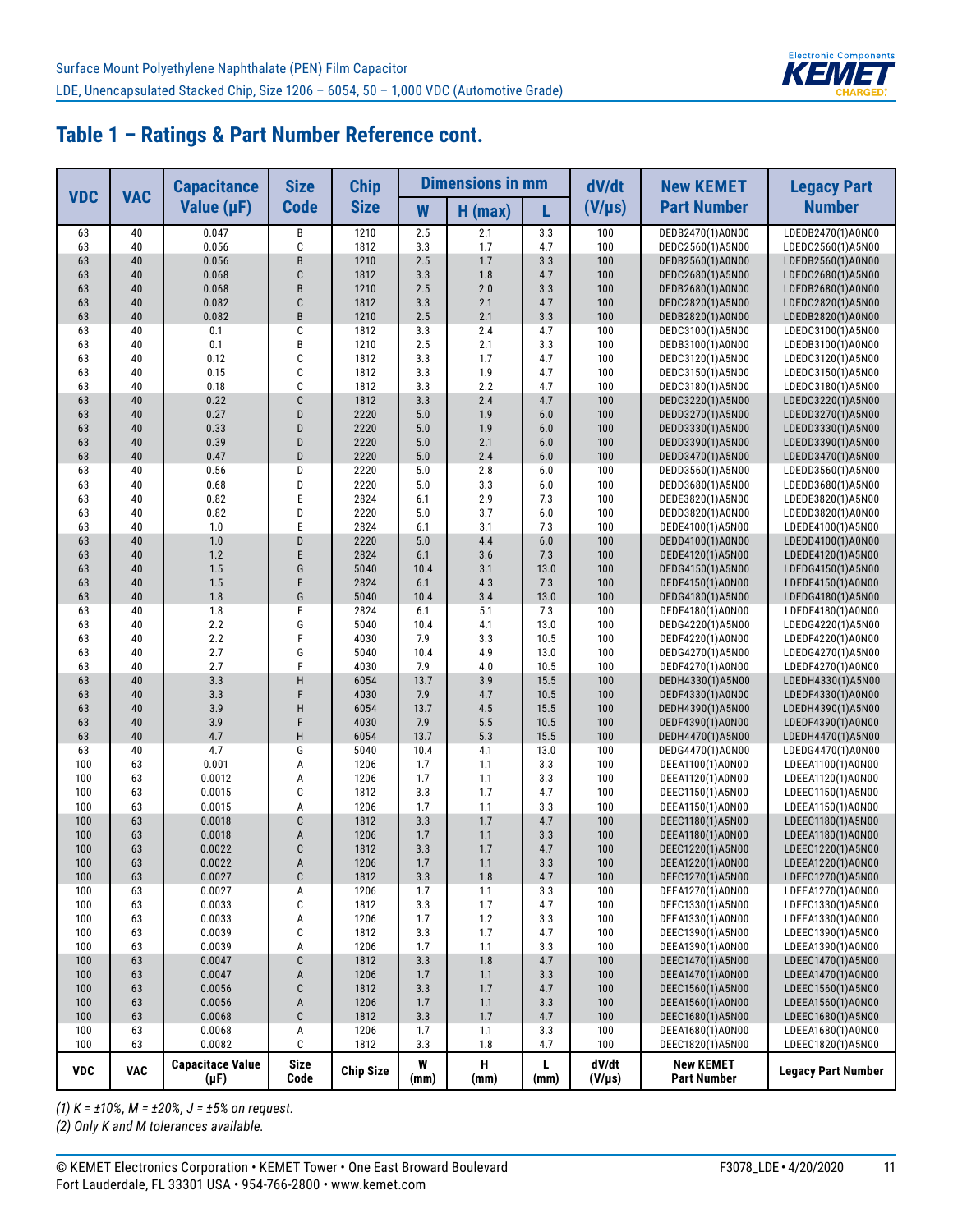

|                  |            | <b>Capacitance</b>                   | <b>Size</b>         | <b>Chip</b>      |             | <b>Dimensions in mm</b> |              | dV/dt                | <b>New KEMET</b>                       | <b>Legacy Part</b>                     |
|------------------|------------|--------------------------------------|---------------------|------------------|-------------|-------------------------|--------------|----------------------|----------------------------------------|----------------------------------------|
| <b>VDC</b>       | <b>VAC</b> | Value $(\mu F)$                      | <b>Code</b>         | <b>Size</b>      | W           | $H$ (max)               | L            | $(V/\mu s)$          | <b>Part Number</b>                     | <b>Number</b>                          |
| 100              | 63         | 0.0082                               | Α                   | 1206             | 1.7         | 1.1                     | 3.3          | 100                  | DEEA1820(1)A0N00                       | LDEEA1820(1)A0N00                      |
| 100              | 63         | 0.01                                 | C                   | 1812             | 3.3         | 1.7                     | 4.7          | 100                  | DEEC2100(1)A5N00                       | LDEEC2100(1)A5N00                      |
| 100              | 63         | 0.01                                 | A<br>C              | 1206             | 1.7         | 1.1                     | 3.3          | 100                  | DEEA2100(1)A0N00                       | LDEEA2100(1)A0N00                      |
| 100<br>100       | 63<br>63   | 0.012<br>0.012                       | A                   | 1812<br>1206     | 3.3<br>1.7  | 1.7<br>1.1              | 4.7<br>3.3   | 100<br>100           | DEEC2120(1)A5N00<br>DEEA2120(1)A0N00   | LDEEC2120(1)A5N00<br>LDEEA2120(1)A0N00 |
| 100              | 63         | 0.015                                | C                   | 1812             | 3.3         | 1.7                     | 4.7          | 100                  | DEEC2150(1)A5N00                       | LDEEC2150(1)A5N00                      |
| 100              | 63         | 0.015                                | $\overline{A}$      | 1206             | 1.7         | 1.2                     | 3.3          | 100                  | DEEA2150(1)A0N00                       | LDEEA2150(1)A0N00                      |
| 100              | 63         | 0.018                                | C                   | 1812             | 3.3         | 1.8                     | 4.7          | 100                  | DEEC2180(1)A5N00                       | LDEEC2180(1)A5N00                      |
| 100              | 63         | 0.018                                | B                   | 1210             | 2.5         | 1.5                     | 3.3          | 100                  | DEEB2180(1)A0N00                       | LDEEB2180(1)A0N00                      |
| 100              | 63         | 0.022                                | С                   | 1812             | 3.3         | 1.7                     | 4.7          | 100                  | DEEC2220(1)A5N00                       | LDEEC2220(1)A5N00                      |
| 100              | 63         | 0.022                                | B                   | 1210             | 2.5         | 1.5                     | 3.3          | 100                  | DEEB2220(1)A0N00                       | LDEEB2220(1)A0N00                      |
| 100              | 63         | 0.027                                | С                   | 1812             | 3.3         | 1.7                     | 4.7          | 100                  | DEEC2270(1)A5N00                       | LDEEC2270(1)A5N00                      |
| 100              | 63         | 0.027<br>0.033                       | B                   | 1210             | 2.5         | 1.7<br>1.8              | 3.3          | 100                  | DEEB2270(1)A0N00                       | LDEEB2270(1)A0N00                      |
| 100<br>100       | 63<br>63   | 0.033                                | C<br>B              | 1812<br>1210     | 3.3<br>2.5  | 2.0                     | 4.7<br>3.3   | 100<br>100           | DEEC2330(1)A5N00<br>DEEB2330(1)A0N00   | LDEEC2330(1)A5N00<br>LDEEB2330(1)A0N00 |
| 100              | 63         | 0.039                                | C                   | 1812             | 3.3         | 1.7                     | 4.7          | 100                  | DEEC2390(1)A5N00                       | LDEEC2390(1)A5N00                      |
| 100              | 63         | 0.039                                | B                   | 1210             | 2.5         | 2.1                     | 3.3          | 100                  | DEEB2390(1)A0N00                       | LDEEB2390(1)A0N00                      |
| 100              | 63         | 0.047                                | C                   | 1812             | 3.3         | 1.7                     | 4.7          | 100                  | DEEC2470(1)A5N00                       | LDEEC2470(1)A5N00                      |
| 100              | 63         | 0.047                                | B                   | 1210             | 2.5         | 2.1                     | 3.3          | 100                  | DEEB2470(1)A0N00                       | LDEEB2470(1)A0N00                      |
| 100              | 63         | 0.056                                | С                   | 1812             | 3.3         | 1.7                     | 4.7          | 100                  | DEEC2560(1)A5N00                       | LDEEC2560(1)A5N00                      |
| 100              | 63         | 0.068                                | C                   | 1812             | 3.3         | 1.8                     | 4.7          | 100                  | DEEC2680(1)A5N00                       | LDEEC2680(1)A5N00                      |
| 100              | 63         | 0.082                                | C                   | 1812             | 3.3         | 2.1                     | 4.7          | 100                  | DEEC2820(1)A5N00                       | LDEEC2820(1)A5N00                      |
| 100              | 63         | 0.1                                  | C                   | 1812             | 3.3         | 2.4                     | 4.7          | 100                  | DEEC3100(1)A5N00                       | LDEEC3100(1)A5N00                      |
| 100              | 63         | 0.12                                 | D                   | 2220             | 5.0         | 1.9                     | 6.0          | 100                  | DEED3120(1)A5N00                       | LDEED3120(1)A5N00                      |
| 100<br>100       | 63<br>63   | 0.15<br>0.18                         | D<br>D              | 2220<br>2220     | 5.0<br>5.0  | 1.9<br>2.0              | 6.0<br>6.0   | 100<br>100           | DEED3150(1)A5N00                       | LDEED3150(1)A5N00                      |
| 100              | 63         | 0.22                                 | D                   | 2220             | 5.0         | 2.4                     | 6.0          | 100                  | DEED3180(1)A5N00<br>DEED3220(1)A5N00   | LDEED3180(1)A5N00<br>LDEED3220(1)A5N00 |
| 100              | 63         | 0.27                                 | D                   | 2220             | 5.0         | 2.8                     | 6.0          | 100                  | DEED3270(1)A5N00                       | LDEED3270(1)A5N00                      |
| 100              | 63         | 0.33                                 | D                   | 2220             | 5.0         | 3.3                     | 6.0          | 100                  | DEED3330(1)A5N00                       | LDEED3330(1)A5N00                      |
| 100              | 63         | 0.39                                 | E                   | 2824             | 6.1         | 2.6                     | 7.3          | 100                  | DEEE3390(1)A5N00                       | LDEEE3390(1)A5N00                      |
| 100              | 63         | 0.39                                 | D                   | 2220             | 5.0         | 3.7                     | 6.0          | 100                  | DEED3390(1)A0N00                       | LDEED3390(1)A0N00                      |
| 100              | 63         | 0.47                                 | E                   | 2824             | 6.1         | 3.0                     | 7.3          | 100                  | DEEE3470(1)A5N00                       | LDEEE3470(1)A5N00                      |
| 100              | 63         | 0.47                                 | D                   | 2220             | 5.0         | 4.4                     | 6.0          | 100                  | DEED3470(1)A0N00                       | LDEED3470(1)A0N00                      |
| 100              | 63         | 0.56                                 | E                   | 2824             | 6.1         | 3.5                     | 7.3          | 100                  | DEEE3560(1)A5N00                       | LDEEE3560(1)A5N00                      |
| 100              | 63         | 0.68                                 | E                   | 2824             | 6.1         | 4.1                     | 7.3          | 100                  | DEEE3680(1)A5N00                       | LDEEE3680(1)A5N00                      |
| 100<br>100       | 63<br>63   | 0.82<br>0.82                         | F<br>E              | 4030<br>2824     | 7.9<br>6.1  | 2.8<br>4.9              | 10.5<br>7.3  | 100<br>100           | DEEF3820(1)A5N00                       | LDEEF3820(1)A5N00                      |
| 100              | 63         | 1.0                                  | F                   | 4030             | 7.9         | 3.2                     | 10.5         | 100                  | DEEE3820(1)A0N00<br>DEEF4100(1)A5N00   | LDEEE3820(1)A0N00<br>LDEEF4100(1)A5N00 |
| 100              | 63         | 1.0                                  | E                   | 2824             | 6.1         | 5.4                     | 7.3          | 100                  | DEEE4100(2)A0N00                       | LDEEE4100(2)A0N00                      |
| 100              | 63         | 1.2                                  | G                   | 5040             | 10.4        | 3.1                     | 13.0         | 100                  | DEEG4120(1)A5N00                       | LDEEG4120(1)A5N00                      |
| 100              | 63         | 1.2                                  | F                   | 4030             | 7.9         | 3.7                     | 10.5         | 100                  | DEEF4120(1)A0N00                       | LDEEF4120(1)A0N00                      |
| 100              | 63         | 1.5                                  | G                   | 5040             | 10.4        | 3.1                     | 13.0         | 100                  | DEEG4150(1)A5N00                       | LDEEG4150(1)A5N00                      |
| 100              | 63         | 1.5                                  | F                   | 4030             | 7.9         | 4.5                     | 10.5         | 100                  | DEEF4150(1)A0N00                       | LDEEF4150(1)A0N00                      |
| 100              | 63         | 1.8                                  | G                   | 5040             | 10.4        | 3.4                     | 13.0         | 100                  | DEEG4180(1)A5N00                       | LDEEG4180(1)A5N00                      |
| 100              | 63         | 1.8                                  | F                   | 4030             | 7.9         | 5.4                     | 10.5         | 100                  | DEEF4180(1)A0N00                       | LDEEF4180(1)A0N00                      |
| 100 <sub>1</sub> | 63         | 2.2                                  | G                   | 5040             | 10.4        | 4.1                     | 13.0         | 100                  | DEEG4220(1)A5N00                       | LDEEG4220(1)A5N00                      |
| 100<br>100       | 63<br>63   | 2.2<br>2.7                           | F<br>H              | 4030<br>6054     | 7.9<br>13.7 | 5.6<br>3.3              | 10.5<br>15.5 | 100<br>100           | DEEF4220(2)A0N00<br>DEEH4270(1)A5N00   | LDEEF4220(2)A0N00<br>LDEEH4270(1)A5N00 |
| 100              | 63         | 2.7                                  | G                   | 5040             | 10.4        | 4.9                     | 13.0         | 100                  | DEEG4270(1)A0N00                       | LDEEG4270(1)A0N00                      |
| 100              | 63         | 3.3                                  | Н                   | 6054             | 13.7        | 3.9                     | 15.5         | 100                  | DEEH4330(1)A5N00                       | LDEEH4330(1)A5N00                      |
| 100              | 63         | 3.3                                  | G                   | 5040             | 10.4        | 5.7                     | 13.0         | 100                  | DEEG4330(1)A0N00                       | LDEEG4330(1)A0N00                      |
| 100              | 63         | 3.9                                  | Н                   | 6054             | 13.7        | 4.5                     | 15.5         | 100                  | DEEH4390(1)A5N00                       | LDEEH4390(1)A5N00                      |
| 100              | 63         | 4.7                                  | H                   | 6054             | 13.7        | 5.3                     | 15.5         | 100                  | DEEH4470(1)A5N00                       | LDEEH4470(1)A5N00                      |
| 250              | 120        | 0.001                                | А                   | 1206             | 1.7         | $1.1$                   | 3.3          | 100                  | DEIA1100(1)A0N00                       | LDEIA1100(1)A0N00                      |
| 250              | 120        | 0.0012                               | A                   | 1206             | 1.7         | $1.1$                   | 3.3          | 100                  | DEIA1120(1)A0N00                       | LDEIA1120(1)A0N00                      |
| 250              | 120        | 0.0015                               | С                   | 1812             | 3.3         | 1.7                     | 4.7          | 100                  | DEIC1150(1)A5N00                       | LDEIC1150(1)A5N00                      |
| 250              | 120        | 0.0015                               | А                   | 1206             | 1.7         | 1.1                     | 3.3          | 100                  | DEIA1150(1)A0N00                       | LDEIA1150(1)A0N00                      |
| 250              | 120<br>120 | 0.0018<br>0.0018                     | C                   | 1812             | 3.3         | 1.7                     | 4.7          | 100<br>100           | DEIC1180(1)A5N00                       | LDEIC1180(1)A5N00<br>LDEIA1180(1)A0N00 |
| 250              |            |                                      | Α                   | 1206             | 1.7         | 1.1                     | 3.3          |                      | DEIA1180(1)A0N00                       |                                        |
| <b>VDC</b>       | <b>VAC</b> | <b>Capacitace Value</b><br>$(\mu F)$ | <b>Size</b><br>Code | <b>Chip Size</b> | W<br>(mm)   | Н<br>(mm)               | L.<br>(mm)   | dV/dt<br>$(V/\mu s)$ | <b>New KEMET</b><br><b>Part Number</b> | <b>Legacy Part Number</b>              |

*(1) K = ±10%, M = ±20%, J = ±5% on request.*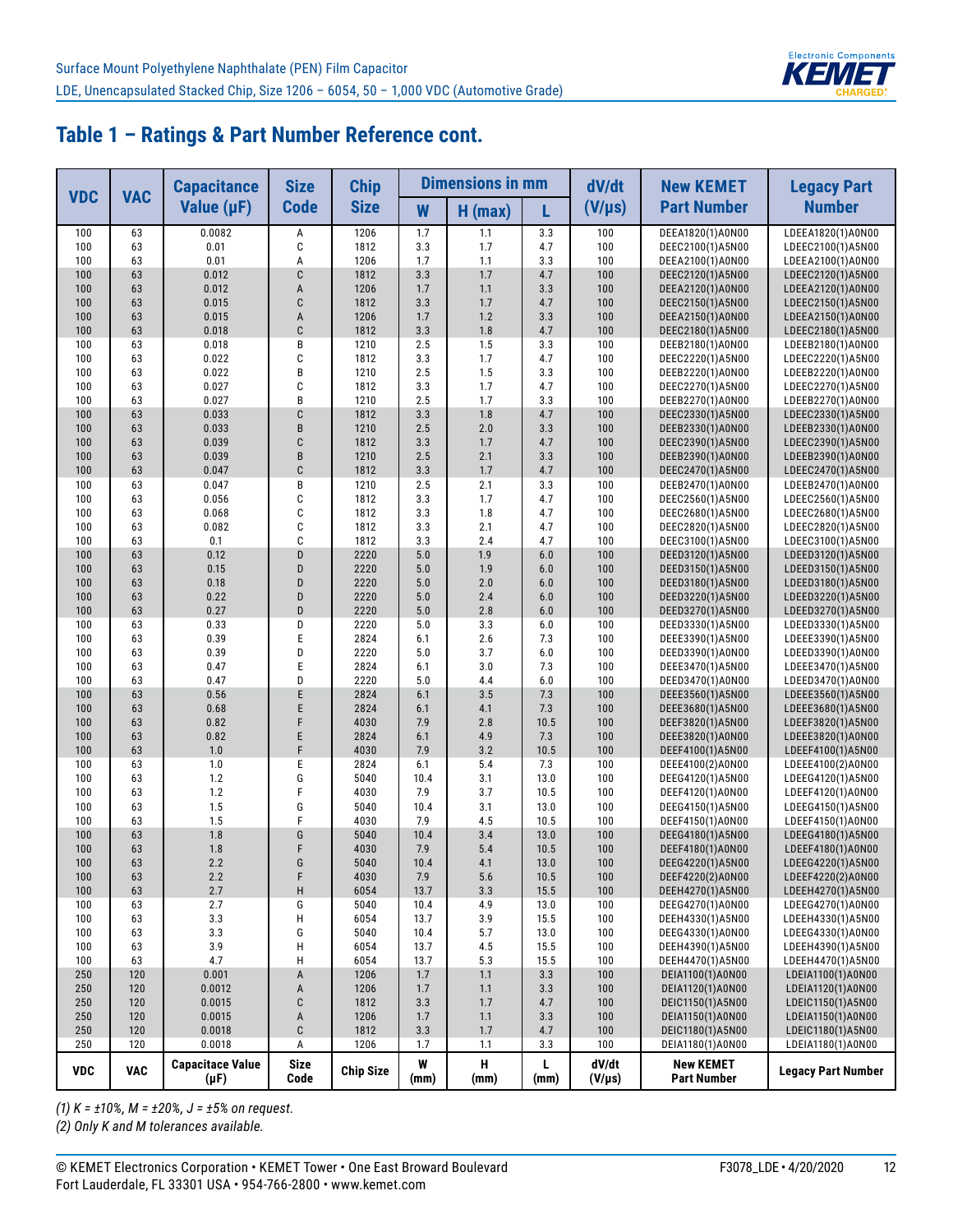

|            | <b>VAC</b> | <b>Capacitance</b>                   | <b>Size</b>         | <b>Chip</b>      |             | <b>Dimensions in mm</b> |              | dV/dt                | <b>New KEMET</b>                       | <b>Legacy Part</b>                     |
|------------|------------|--------------------------------------|---------------------|------------------|-------------|-------------------------|--------------|----------------------|----------------------------------------|----------------------------------------|
| <b>VDC</b> |            | Value $(\mu F)$                      | <b>Code</b>         | <b>Size</b>      | W           | $H$ (max)               | L            | $(V/\mu s)$          | <b>Part Number</b>                     | <b>Number</b>                          |
| 250        | 120        | 0.0022                               | C                   | 1812             | 3.3         | 1.7                     | 4.7          | 100                  | DEIC1220(1)A5N00                       | LDEIC1220(1)A5N00                      |
| 250        | 120        | 0.0022                               | A                   | 1206             | 1.7         | 1.1                     | 3.3          | 100                  | DEIA1220(1)A0N00                       | LDEIA1220(1)A0N00                      |
| 250        | 120        | 0.0027                               | C                   | 1812             | 3.3         | 1.8                     | 4.7          | 100                  | DEIC1270(1)A5N00                       | LDEIC1270(1)A5N00                      |
| 250        | 120        | 0.0027                               | A                   | 1206             | 1.7         | 1.1                     | 3.3          | 100                  | DEIA1270(1)A0N00                       | LDEIA1270(1)A0N00                      |
| 250        | 120        | 0.0033                               | C                   | 1812             | 3.3         | 1.7                     | 4.7          | 100                  | DEIC1330(1)A5N00                       | LDEIC1330(1)A5N00                      |
| 250<br>250 | 120<br>120 | 0.0033<br>0.0039                     | A<br>C              | 1206<br>1812     | 1.7<br>3.3  | 1.2<br>1.7              | 3.3<br>4.7   | 100<br>100           | DEIA1330(1)A0N00<br>DEIC1390(1)A5N00   | LDEIA1330(1)A0N00<br>LDEIC1390(1)A5N00 |
| 250        | 120        | 0.0039                               | B                   | 1210             | 2.5         | 1.6                     | 3.3          | 100                  | DEIB1390(1)A0N00                       | LDEIB1390(1)A0N00                      |
| 250        | 120        | 0.0047                               | C                   | 1812             | 3.3         | 1.8                     | 4.7          | 100                  | DEIC1470(1)A5N00                       | LDEIC1470(1)A5N00                      |
| 250        | 120        | 0.0047                               | В                   | 1210             | 2.5         | 1.6                     | 3.3          | 100                  | DEIB1470(1)A0N00                       | LDEIB1470(1)A0N00                      |
| 250        | 120        | 0.0056                               | C                   | 1812             | 3.3         | 1.7                     | 4.7          | 100                  | DEIC1560(1)A5N00                       | LDEIC1560(1)A5N00                      |
| 250        | 120        | 0.0056                               | B                   | 1210             | 2.5         | 1.6                     | 3.3          | 100                  | DEIB1560(1)A0N00                       | LDEIB1560(1)A0N00                      |
| 250        | 120        | 0.0068                               | C                   | 1812             | 3.3         | 1.7                     | 4.7          | 100                  | DEIC1680(1)A5N00                       | LDEIC1680(1)A5N00                      |
| 250        | 120        | 0.0068                               | B                   | 1210             | 2.5         | 1.8                     | 3.3          | 100                  | DEIB1680(1)A0N00                       | LDEIB1680(1)A0N00                      |
| 250        | 120        | 0.0082                               | C                   | 1812             | 3.3         | 1.8                     | 4.7          | 100                  | DEIC1820(1)A5N00                       | LDEIC1820(1)A5N00                      |
| 250        | 120        | 0.0082                               | B                   | 1210             | 2.5         | 2.0                     | 3.3          | 100                  | DEIB1820(1)A0N00                       | LDEIB1820(1)A0N00                      |
| 250        | 120        | 0.01                                 | C                   | 1812             | 3.3         | 1.7                     | 4.7          | 100                  | DEIC2100(1)A5N00                       | LDEIC2100(1)A5N00                      |
| 250        | 120        | 0.01                                 | B                   | 1210             | 2.5         | 2.1                     | 3.3          | 100                  | DEIB2100(1)A0N00                       | LDEIB2100(1)A0N00                      |
| 250<br>250 | 120<br>120 | 0.012<br>0.015                       | C<br>C              | 1812<br>1812     | 3.3<br>3.3  | 1.7                     | 4.7<br>4.7   | 100<br>100           | DEIC2120(1)A5N00                       | LDEIC2120(1)A5N00                      |
| 250        | 120        | 0.018                                | D                   | 2220             | 5.0         | 1.7<br>2.2              | 6.0          | 100                  | DEIC2150(1)A5N00<br>DEID2180(1)A5N00   | LDEIC2150(1)A5N00<br>LDEID2180(1)A5N00 |
| 250        | 120        | 0.018                                | C                   | 1812             | 3.3         | 1.8                     | 4.7          | 100                  | DEIC2180(1)A0N00                       | LDEIC2180(1)A0N00                      |
| 250        | 120        | 0.022                                | D                   | 2220             | 5.0         | 2.5                     | 6.0          | 100                  | DEID2220(1)A5N00                       | LDEID2220(1)A5N00                      |
| 250        | 120        | 0.022                                | C                   | 1812             | 3.3         | 2.2                     | 4.7          | 100                  | DEIC2220(1)A0N00                       | LDEIC2220(1)A0N00                      |
| 250        | 120        | 0.027                                | D                   | 2220             | 5.0         | 2.9                     | 6.0          | 100                  | DEID2270(1)A5N00                       | LDEID2270(1)A5N00                      |
| 250        | 120        | 0.027                                | C                   | 1812             | 3.3         | 2.5                     | 4.7          | 100                  | DEIC2270(1)A0N00                       | LDEIC2270(1)A0N00                      |
| 250        | 120        | 0.033                                | D                   | 2220             | 5.0         | 1.9                     | 6.0          | 100                  | DEID2330(1)A5N00                       | LDEID2330(1)A5N00                      |
| 250        | 120        | 0.033                                | C                   | 1812             | 3.3         | 2.6                     | 4.7          | 100                  | DEIC2330(1)A0N00                       | LDEIC2330(1)A0N00                      |
| 250        | 120        | 0.039                                | D                   | 2220             | 5.0         | 2.1                     | 6.0          | 100                  | DEID2390(1)A5N00                       | LDEID2390(1)A5N00                      |
| 250        | 120        | 0.047                                | D                   | 2220             | 5.0         | 2.3                     | 6.0          | 100                  | DEID2470(1)A5N00                       | LDEID2470(1)A5N00                      |
| 250        | 120        | 0.056                                | D                   | 2220             | 5.0         | 2.6                     | 6.0          | 100                  | DEID2560(1)A5N00                       | LDEID2560(1)A5N00                      |
| 250        | 120        | 0.068                                | D                   | 2220             | 5.0         | 2.8                     | 6.0          | 100                  | DEID2680(1)A5N00                       | LDEID2680(1)A5N00                      |
| 250        | 120        | 0.082                                | E                   | 2824             | 6.1         | 2.6                     | 7.3          | 100                  | DEIE2820(1)A5N00                       | LDEIE2820(1)A5N00                      |
| 250        | 120        | 0.082                                | D<br>E              | 2220             | 5.0         | 3.5<br>2.9              | 6.0<br>7.3   | 100                  | DEID2820(1)A0N00                       | LDEID2820(1)A0N00                      |
| 250<br>250 | 120<br>120 | 0.1<br>0.1                           | D                   | 2824<br>2220     | 6.1<br>5.0  | 4.1                     | 6.0          | 100<br>100           | DEIE3100(1)A5N00<br>DEID3100(1)A0N00   | LDEIE3100(1)A5N00<br>LDEID3100(1)A0N00 |
| 250        | 120        | 0.12                                 | E                   | 2824             | 6.1         | 3.3                     | 7.3          | 100                  | DEIE3120(1)A5N00                       | LDEIE3120(1)A5N00                      |
| 250        | 120        | 0.12                                 | D                   | 2220             | 5.0         | 4.4                     | 6.0          | 100                  | DEID3120(1)A0N00                       | LDEID3120(1)A0N00                      |
| 250        | 120        | 0.15                                 | E                   | 2824             | 6.1         | 3.8                     | 7.3          | 100                  | DEIE3150(1)A5N00                       | LDEIE3150(1)A5N00                      |
| 250        | 120        | 0.18                                 | F                   | 4030             | 7.9         | 2.7                     | 10.5         | 100                  | DEIF3180(1)A5N00                       | LDEIF3180(1)A5N00                      |
| 250        | 120        | 0.18                                 | E                   | 2824             | 6.1         | 4.4                     | 7.3          | 100                  | DEIE3180(1)A0N00                       | LDEIE3180(1)A0N00                      |
| 250        | 120        | 0.22                                 | F                   | 4030             | 7.9         | 3.1                     | 10.5         | 100                  | DEIF3220(1)A5N00                       | LDEIF3220(1)A5N00                      |
| 250        | 120        | 0.22                                 | E                   | 2824             | 6.1         | 5.2                     | 7.3          | 100                  | DEIE3220(1)A0N00                       | LDEIE3220(1)A0N00                      |
| 250        | 120        | 0.27                                 | F                   | 4030             | 7.9         | 3.7                     | 10.5         | 100                  | DEIF3270(1)A5N00                       | LDEIF3270(1)A5N00                      |
| 250        | 120        | 0.33                                 | F                   | 4030             | 7.9         | 4.3                     | 10.5         | 100                  | DEIF3330(1)A5N00                       | LDEIF3330(1)A5N00                      |
| 250        | 120        | 0.39                                 | G                   | 5040             | 10.4        | 3.3                     | 13.0         | 100                  | DEIG3390(1)A5N00                       | LDEIG3390(1)A5N00                      |
| 250        | 120        | 0.39                                 | F                   | 4030             | 7.9         | 5.0                     | 10.5         | 100                  | DEIF3390(1)A0N00                       | LDEIF3390(1)A0N00                      |
| 250        | 120        | 0.47                                 | G<br>F              | 5040             | 10.4        | 3.8                     | 13.0         | 100                  | DEIG3470(1)A5N00                       | LDEIG3470(1)A5N00                      |
| 250<br>250 | 120<br>120 | 0.47<br>0.56                         | G                   | 4030<br>5040     | 7.9<br>10.4 | $5.5$<br>4.4            | 10.5<br>13.0 | 100<br>100           | DEIF3470(1)A0N00<br>DEIG3560(1)A5N00   | LDEIF3470(1)A0N00<br>LDEIG3560(1)A5N00 |
| 250        | 120        | 0.56                                 | F                   | 4030             | 7.9         | 5.5                     | 10.5         | 100                  | DEIF3560(1)A0N00                       | LDEIF3560(1)A0N00                      |
| 250        | 120        | 0.68                                 | H                   | 6054             | 13.7        | 3.4                     | 15.5         | 100                  | DEIH3680(1)A5N00                       | LDEIH3680(1)A5N00                      |
| 250        | 120        | 0.68                                 | G                   | 5040             | 10.4        | 5.2                     | 13.0         | 100                  | DEIG3680(1)A0N00                       | LDEIG3680(1)A0N00                      |
| 250        | 120        | 0.82                                 | H                   | 6054             | 13.7        | 3.9                     | 15.5         | 100                  | DEIH3820(1)A5N00                       | LDEIH3820(1)A5N00                      |
| 250        | 120        | 0.82                                 | G                   | 5040             | 10.4        | 5.7                     | 13.0         | 100                  | DEIG3820(1)A0N00                       | LDEIG3820(1)A0N00                      |
| 250        | 120        | 1.0                                  | Н                   | 6054             | 13.7        | 4.6                     | 15.5         | 100                  | DEIH4100(1)A5N00                       | LDEIH4100(1)A5N00                      |
| 250        | 120        | 1.2                                  | H                   | 6054             | 13.7        | 5.4                     | 15.5         | 100                  | DEIH4120(1)A0N00                       | LDEIH4120(1)A0N00                      |
| 250        | 120        | 1.5                                  | H                   | 6054             | 13.7        | 5.7                     | 15.5         | 100                  | DEIH4150(1)A0N00                       | LDEIH4150(1)A0N00                      |
| 400        | 160        | 0.015                                | D                   | 2220             | 5.0         | 2.1                     | 6.0          | 100                  | DEMD2150(1)A5N00                       | LDEMD2150(1)A5N00                      |
| <b>VDC</b> | <b>VAC</b> | <b>Capacitace Value</b><br>$(\mu F)$ | <b>Size</b><br>Code | <b>Chip Size</b> | W<br>(mm)   | н<br>(mm)               | Г<br>(mm)    | dV/dt<br>$(V/\mu s)$ | <b>New KEMET</b><br><b>Part Number</b> | <b>Legacy Part Number</b>              |

*(1) K = ±10%, M = ±20%, J = ±5% on request.*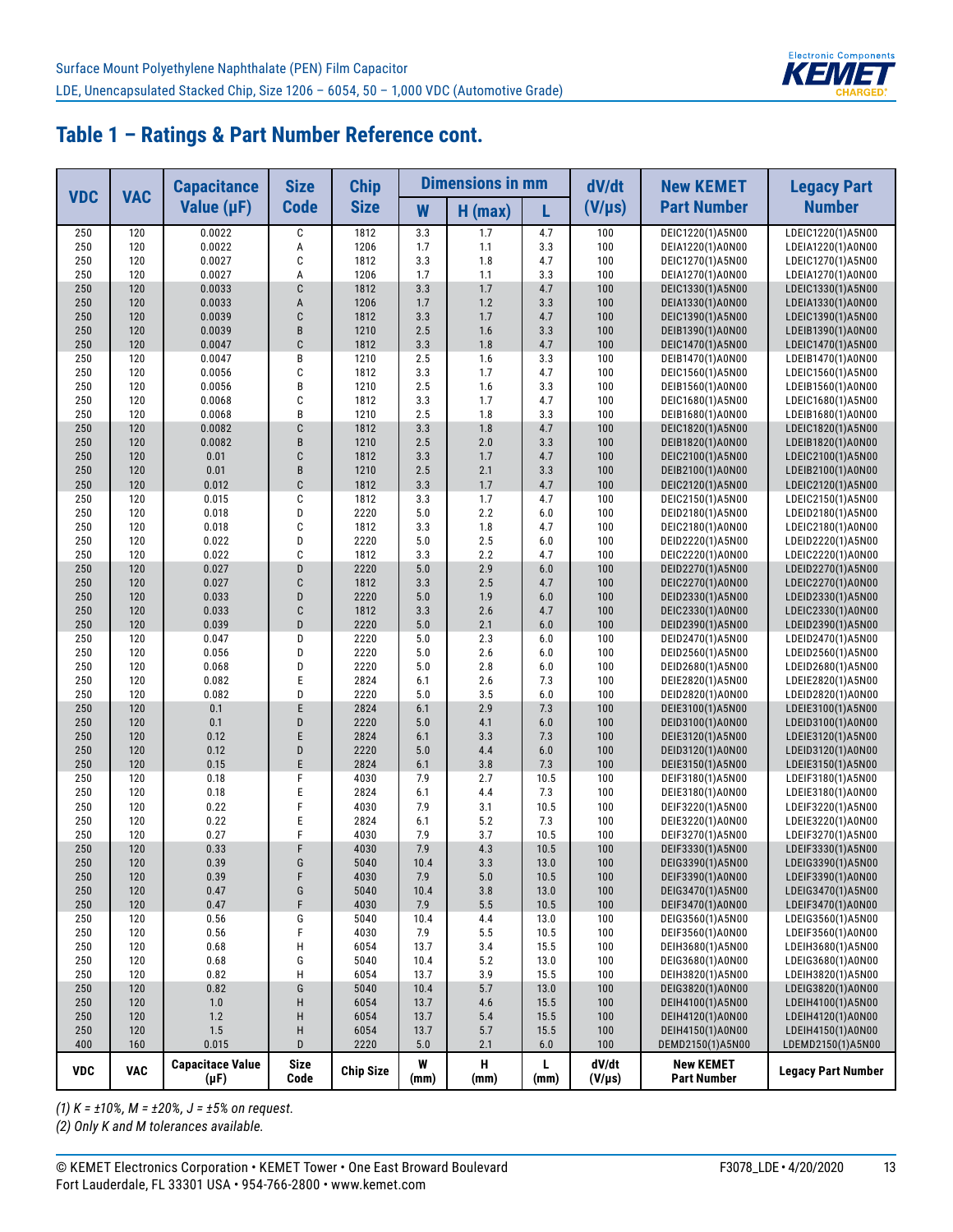

|             | <b>VAC</b> | <b>Capacitance</b>                   | <b>Size</b>         | <b>Chip</b>      |             | <b>Dimensions in mm</b> |             | dV/dt                | <b>New KEMET</b>                       | <b>Legacy Part</b>                     |
|-------------|------------|--------------------------------------|---------------------|------------------|-------------|-------------------------|-------------|----------------------|----------------------------------------|----------------------------------------|
| <b>VDC</b>  |            | Value $(\mu F)$                      | <b>Code</b>         | <b>Size</b>      | W           | $H$ (max)               | L           | $(V/\mu s)$          | <b>Part Number</b>                     | <b>Number</b>                          |
| 400         | 160        | 0.018                                | D                   | 2220             | 5.0         | 2.2                     | 6.0         | 100                  | DEMD2180(1)A5N00                       | LDEMD2180(1)A5N00                      |
| 400         | 160        | 0.022                                | D                   | 2220             | 5.0         | 2.5                     | 6.0         | 100                  | DEMD2220(1)A5N00                       | LDEMD2220(1)A5N00                      |
| 400         | 160        | 0.027                                | D                   | 2220             | 5.0         | 2.9                     | 6.0         | 100                  | DEMD2270(1)A5N00                       | LDEMD2270(1)A5N00                      |
| 400         | 160        | 0.033                                | D                   | 2220             | 5.0         | 3.4                     | 6.0         | 100                  | DEMD2330(1)A5N00                       | LDEMD2330(1)A5N00                      |
| 400         | 160<br>160 | 0.039<br>0.047                       | D<br>D              | 2220<br>2220     | 5.0<br>5.0  | 3.8<br>4.4              | 6.0<br>6.0  | 100<br>100           | DEMD2390(1)A5N00                       | LDEMD2390(1)A5N00                      |
| 400<br>400  | 160        | 0.056                                | E                   | 2824             | 6.1         | 3.5                     | 7.3         | 100                  | DEMD2470(1)A5N00<br>DEME2560(1)A5N00   | LDEMD2470(1)A5N00<br>LDEME2560(1)A5N00 |
| 400         | 160        | 0.068                                | E                   | 2824             | 6.1         | 4.1                     | 7.3         | 100                  | DEME2680(1)A5N00                       | LDEME2680(1)A5N00                      |
| 400         | 160        | 0.082                                | E                   | 2824             | 6.1         | 4.7                     | 7.3         | 100                  | DEME2820(1)A5N00                       | LDEME2820(1)A5N00                      |
| 400         | 160        | 0.1                                  | E                   | 2824             | 6.1         | 5.4                     | 7.3         | 100                  | DEME3100(1)A5N00                       | LDEME3100(1)A5N00                      |
| 400         | 160        | 0.12                                 | F                   | 4030             | 7.9         | 3.6                     | 10.5        | 100                  | DEMF3120(1)A5N00                       | LDEMF3120(1)A5N00                      |
| 400         | 160        | 0.15                                 | F                   | 4030             | 7.9         | 4.4                     | 10.5        | 100                  | DEMF3150(1)A5N00                       | LDEMF3150(1)A5N00                      |
| 400         | 160        | 0.18                                 | F                   | 4030             | 7.9         | 5.1                     | 10.5        | 100                  | DEMF3180(1)A5N00                       | LDEMF3180(1)A5N00                      |
| 400         | 160        | 0.22                                 | G                   | 5040             | 10.4        | 3.8                     | 13.0        | 100                  | DEMG3220(1)A5N00                       | LDEMG3220(1)A5N00                      |
| 400         | 160        | 0.27                                 | G                   | 5040             | 10.4        | 4.7                     | 13.0        | 100                  | DEMG3270(1)A5N00                       | LDEMG3270(1)A5N00                      |
| 400         | 160        | 0.33                                 | G                   | 5040             | 10.4        | 5.6                     | 13.0        | 100                  | DEMG3330(1)A5N00                       | LDEMG3330(1)A5N00                      |
| 400         | 160        | 0.39                                 | H                   | 6054             | 13.7        | 4.2                     | 15.5        | 100                  | DEMH3390(1)A5N00                       | LDEMH3390(1)A5N00                      |
| 400         | 160        | 0.47                                 | H                   | 6054             | 13.7        | 5.3                     | 15.5        | 100                  | DEMH3470(1)A5N00                       | LDEMH3470(1)A5N00                      |
| 630         | 200<br>200 | 0.001<br>0.0012                      | D<br>D              | 2220<br>2220     | 5.0<br>5.0  | 1.9                     | 6.0<br>6.0  | 100<br>100           | DEPD1100(1)A5N00                       | LDEPD1100(1)A5N00<br>LDEPD1120(1)A5N00 |
| 630<br>630  | 200        | 0.0015                               | D                   | 2220             | 5.0         | 2.0<br>2.3              | 6.0         | 100                  | DEPD1120(1)A5N00<br>DEPD1150(1)A5N00   | LDEPD1150(1)A5N00                      |
| 630         | 200        | 0.0018                               | D                   | 2220             | 5.0         | 2.5                     | 6.0         | 100                  | DEPD1180(1)A5N00                       | LDEPD1180(1)A5N00                      |
| 630         | 200        | 0.0022                               | D                   | 2220             | 5.0         | 2.0                     | 6.0         | 100                  | DEPD1220(1)A5N00                       | LDEPD1220(1)A5N00                      |
| 630         | 200        | 0.0027                               | D                   | 2220             | 5.0         | 2.3                     | 6.0         | 100                  | DEPD1270(1)A5N00                       | LDEPD1270(1)A5N00                      |
| 630         | 200        | 0.0033                               | D                   | 2220             | 5.0         | 2.6                     | 6.0         | 100                  | DEPD1330(1)A5N00                       | LDEPD1330(1)A5N00                      |
| 630         | 200        | 0.0039                               | D                   | 2220             | 5.0         | 1.9                     | 6.0         | 100                  | DEPD1390(1)A5N00                       | LDEPD1390(1)A5N00                      |
| 630         | 200        | 0.0047                               | D                   | 2220             | 5.0         | 2.0                     | 6.0         | 100                  | DEPD1470(1)A5N00                       | LDEPD1470(1)A5N00                      |
| 630         | 200        | 0.0056                               | D                   | 2220             | 5.0         | 2.0                     | 6.0         | 100                  | DEPD1560(1)A5N00                       | LDEPD1560(1)A5N00                      |
| 630         | 200        | 0.0068                               | D                   | 2220             | 5.0         | 2.3                     | 6.0         | 100                  | DEPD1680(1)A5N00                       | LDEPD1680(1)A5N00                      |
| 630         | 200        | 0.0082                               | D                   | 2220             | 5.0         | 2.6                     | 6.0         | 100                  | DEPD1820(1)A5N00                       | LDEPD1820(1)A5N00                      |
| 630         | 200        | 0.010                                | D                   | 2220             | 5.0         | 3.0                     | 6.0         | 100                  | DEPD2100(1)A5N00                       | LDEPD2100(1)A5N00                      |
| 630         | 200        | 0.012                                | D                   | 2220             | 5.0         | 3.4                     | 6.0         | 100                  | DEPD2120(1)A5N00                       | LDEPD2120(1)A5N00                      |
| 630         | 200        | 0.015                                | D                   | 2220             | 5.0         | 4.0                     | 6.0         | 100                  | DEPD2150(1)A5N00                       | LDEPD2150(1)A5N00                      |
| 630         | 200        | 0.018                                | D<br>E              | 2220             | 5.0         | 4.4                     | 6.0         | 100                  | DEPD2180(1)A5N00                       | LDEPD2180(1)A5N00                      |
| 630<br>630  | 200<br>200 | 0.022<br>0.027                       | E                   | 2824<br>2824     | 6.1<br>6.1  | 3.4<br>4.0              | 7.3<br>7.3  | 100<br>100           | DEPE2220(1)A5N00<br>DEPE2270(1)A5N00   | LDEPE2220(1)A5N00<br>LDEPE2270(1)A5N00 |
| 630         | 200        | 0.033                                | E                   | 2824             | 6.1         | 4.7                     | 7.3         | 100                  | DEPE2330(1)A5N00                       | LDEPE2330(1)A5N00                      |
| 630         | 200        | 0.039                                | E                   | 2824             | 6.1         | 5.3                     | 7.3         | 100                  | DEPE2390(1)A5N00                       | LDEPE2390(1)A5N00                      |
| 630         | 200        | 0.047                                | F                   | 4030             | 7.9         | 3.4                     | 10.5        | 100                  | DEPF2470(1)A5N00                       | LDEPF2470(1)A5N00                      |
| 630         | 200        | 0.056                                | F                   | 4030             | 7.9         | 3.9                     | 10.5        | 100                  | DEPF2560(1)A5N00                       | LDEPF2560(1)A5N00                      |
| 630         | 200        | 0.068                                | F                   | 4030             | 7.9         | 4.5                     | 10.5        | 100                  | DEPF2680(1)A5N00                       | LDEPF2680(1)A5N00                      |
| 630         | 200        | 0.082                                | F                   | 4030             | 7.9         | 5.4                     | 10.5        | 100                  | DEPF2820(1)A5N00                       | LDEPF2820(1)A5N00                      |
| 630         | 200        | 0.1                                  | G                   | 5040             | 10.4        | 3.9                     | 13.0        | 100                  | DEPG3100(1)A5N00                       | LDEPG3100(1)A5N00                      |
| 630         | 200        | 0.1                                  | F                   | 4030             | 7.9         | 5.5                     | 10.5        | 100                  | DEPF3100(2)A0N00                       | LDEPF3100(2)A0N00                      |
| 630         | 200        | 0.12                                 | G                   | 5040             | 10.4        | 4.4                     | 13.0        | 100                  | DEPG3120(1)A5N00                       | LDEPG3120(1)A5N00                      |
| 630         | 200        | 0.15                                 | G                   | 5040             | 10.4        | 5.3                     | 13.0        | 100                  | DEPG3150(1)A5N00                       | LDEPG3150(1)A5N00                      |
| 630         | 200        | 0.18                                 | H                   | 6054             | 13.7        | 4.2                     | 15.5        | 100                  | DEPH3180(1)A5N00                       | LDEPH3180(1)A5N00                      |
| 630         | 200<br>200 | 0.22<br>0.27                         | H<br>H              | 6054<br>6054     | 13.7        | 4.9                     | 15.5        | 100<br>100           | DEPH3220(1)A5N00<br>DEPH3270(2)A5N00   | LDEPH3220(1)A5N00                      |
| 630<br>1000 | 250        | 0.001                                | D                   | 2220             | 13.7<br>5.0 | 5.7<br>1.9              | 15.5<br>6.0 | 300                  | DEQD1100(1)A5N00                       | LDEPH3270(2)A5N00<br>LDEQD1100(1)A5N00 |
| 1000        | 250        | 0.0012                               | D                   | 2220             | 5.0         | 2.0                     | 6.0         | 300                  | DEQD1120(1)A5N00                       | LDEQD1120(1)A5N00                      |
| 1000        | 250        | 0.0015                               | D                   | 2220             | 5.0         | 2.3                     | 6.0         | 300                  | DEQD1150(1)A5N00                       | LDEQD1150(1)A5N00                      |
| 1000        | 250        | 0.0018                               | D                   | 2220             | 5.0         | 2.5                     | 6.0         | 300                  | DEQD1180(1)A5N00                       | LDEQD1180(1)A5N00                      |
| 1000        | 250        | 0.0022                               | D                   | 2220             | 5.0         | 2.0                     | 6.0         | 300                  | DEQD1220(1)A5N00                       | LDEQD1220(1)A5N00                      |
| 1000        | 250        | 0.0027                               | D                   | 2220             | 5.0         | 2.3                     | 6.0         | 300                  | DEQD1270(1)A5N00                       | LDEQD1270(1)A5N00                      |
| 1000        | 250        | 0.0033                               | D                   | 2220             | 5.0         | 2.6                     | 6.0         | 300                  | DEQD1330(1)A5N00                       | LDEQD1330(1)A5N00                      |
| 1000        | 250        | 0.0039                               | D                   | 2220             | 5.0         | 3.0                     | 6.0         | 300                  | DEQD1390(1)A5N00                       | LDEQD1390(1)A5N00                      |
| 1000        | 250        | 0.0047                               | D                   | 2220             | 5.0         | 3.4                     | 6.0         | 300                  | DEQD1470(1)A5N00                       | LDEQD1470(1)A5N00                      |
| 1000        | 250        | 0.0056                               | D                   | 2220             | 5.0         | 3.9                     | 6.0         | 300                  | DEQD1560(1)A5N00                       | LDEQD1560(1)A5N00                      |
| <b>VDC</b>  | <b>VAC</b> | <b>Capacitace Value</b><br>$(\mu F)$ | <b>Size</b><br>Code | <b>Chip Size</b> | W<br>(mm)   | н<br>(mm)               | L<br>(mm)   | dV/dt<br>$(V/\mu s)$ | <b>New KEMET</b><br><b>Part Number</b> | <b>Legacy Part Number</b>              |

*(1) K = ±10%, M = ±20%, J = ±5% on request.*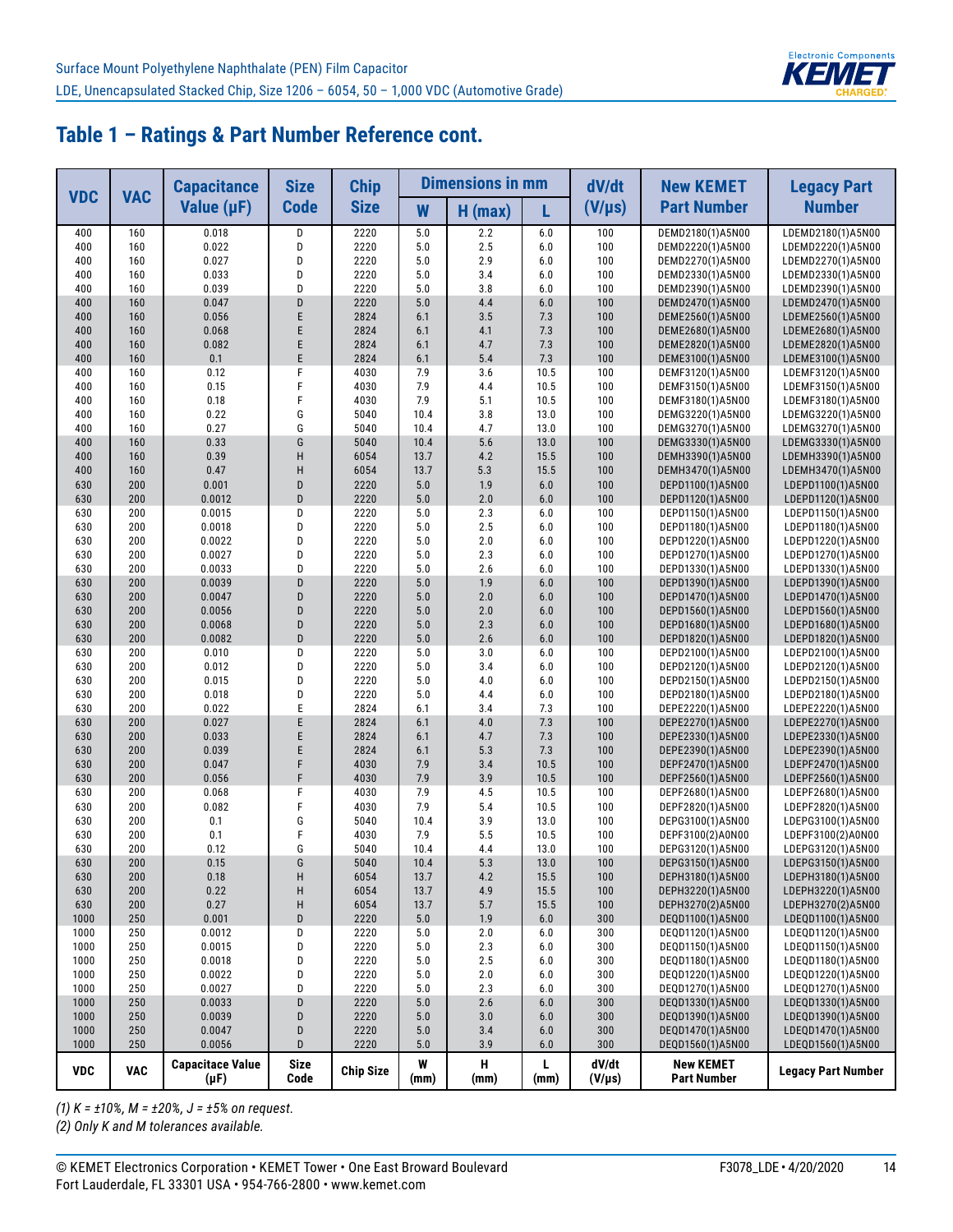

| <b>VDC</b> | <b>VAC</b> | <b>Capacitance</b>                   | <b>Size</b>         | <b>Chip</b>      | <b>Dimensions in mm</b> |            |      | dV/dt                | <b>New KEMET</b>                       | <b>Legacy Part</b>        |  |
|------------|------------|--------------------------------------|---------------------|------------------|-------------------------|------------|------|----------------------|----------------------------------------|---------------------------|--|
|            |            | Value $(\mu F)$                      | <b>Code</b>         | <b>Size</b>      | W                       | н<br>(max) |      | $(V/\mu s)$          | <b>Part Number</b>                     | <b>Number</b>             |  |
| 1000       | 250        | 0.0068                               | D                   | 2220             | 5.0                     | 4.4        | 6.0  | 300                  | DEQD1680(1)A5N00                       | LDEQD1680(1)A5N00         |  |
| 1000       | 250        | 0.0082                               |                     | 2824             | 6.1                     | 2.9        | 7.3  | 300                  | DEQE1820(1)A5N00                       | LDEQE1820(1)A5N00         |  |
| 1000       | 250        | 0.010                                |                     | 2824             | 6.1                     | 3.4        | 7.3  | 300                  | DEQE2100(1)A5N00                       | LDEQE2100(1)A5N00         |  |
| 1000       | 250        | 0.012                                |                     | 2824             | 6.1                     | 4.0        | 7.3  | 300                  | DEQE2120(1)A5N00                       | LDEQE2120(1)A5N00         |  |
| 1000       | 250        | 0.015                                |                     | 2824             | 6.1                     | 4.9        | 7.3  | 300                  | DEQE2150(1)A5N00                       | LDEQE2150(1)A5N00         |  |
| 1000       | 250        | 0.018                                |                     | 2824             | 6.1                     | 5.4        | 7.3  | 300                  | DEQE2180(1)A5N00                       | LDEQE2180(1)A5N00         |  |
| 1000       | 250        | 0.022                                |                     | 4030             | 7.9                     | 3.4        | 10.5 | 300                  | DEQF2220(1)A5N00                       | LDEQF2220(1)A5N00         |  |
| 1000       | 250        | 0.027                                |                     | 4030             | 7.9                     | 4.1        | 10.5 | 300                  | DEQF2270(1)A5N00                       | LDEQF2270(1)A5N00         |  |
| 1000       | 250        | 0.033                                |                     | 4030             | 7.9                     | 4.9        | 10.5 | 300                  | DEQF2330(1)A5N00                       | LDEQF2330(1)A5N00         |  |
| 1000       | 250        | 0.039                                | G                   | 5040             | 10.4                    | 3.5        | 13.0 | 300                  | DEQG2390(1)A5N00                       | LDEQG2390(1)A5N00         |  |
| 1000       | 250        | 0.047                                | G                   | 5040             | 10.4                    | 4.1        | 13.0 | 300                  | DEQG2470(1)A5N00                       | LDEQG2470(1)A5N00         |  |
| 1000       | 250        | 0.056                                | G                   | 5040             | 10.4                    | 4.7        | 13.0 | 300                  | DEQG2560(1)A5N00                       | LDEQG2560(1)A5N00         |  |
| 1000       | 250        | 0.068                                | G                   | 5040             | 10.4                    | 5.5        | 13.0 | 300                  | DEQG2680(1)A5N00                       | LDEQG2680(1)A5N00         |  |
| 1000       | 250        | 0.082                                | Н                   | 6054             | 13.7                    | 4.2        | 15.5 | 300                  | DEQH2820(1)A5N00                       | LDEQH2820(1)A5N00         |  |
| 1000       | 250        | 0.1                                  | Н                   | 6054             | 13.7                    | 4.8        | 15.5 | 300                  | DEQH3100(1)A5N00                       | LDEQH3100(1)A5N00         |  |
| <b>VDC</b> | <b>VAC</b> | <b>Capacitace Value</b><br>$(\mu F)$ | <b>Size</b><br>Code | <b>Chip Size</b> | W<br>(mm)               | н<br>(mm)  | (mm) | dV/dt<br>$(V/\mu s)$ | <b>New KEMET</b><br><b>Part Number</b> | <b>Legacy Part Number</b> |  |

*(1) K = ±10%, M = ±20%, J = ±5% on request.*

*(2) Only K and M tolerances available.*

### **Soldering Process**

| <b>Reflow Recommendations</b>                                                                                                               |                                               |  |  |  |  |  |  |
|---------------------------------------------------------------------------------------------------------------------------------------------|-----------------------------------------------|--|--|--|--|--|--|
| Preheating                                                                                                                                  |                                               |  |  |  |  |  |  |
| <b>Maximum Preheating Time</b>                                                                                                              | 180 seconds                                   |  |  |  |  |  |  |
| Minimum Temperature                                                                                                                         | $150^{\circ}$ C                               |  |  |  |  |  |  |
| Maximum Temperature                                                                                                                         | $200^{\circ}$ C                               |  |  |  |  |  |  |
|                                                                                                                                             | 30 seconds ( $T_{\text{max}}$ $\leq$ 250°C)   |  |  |  |  |  |  |
| Maximum Time within $T_{max}$ and<br>$T_{\text{max}}$ – 5°C ( $\Delta T_{\text{s}}$ )                                                       | 10 seconds<br>$(250 °C < T_{max} \le 255 °C)$ |  |  |  |  |  |  |
| Maximum Time Over 217°C<br>$(\Delta T_{217})$                                                                                               | 150 seconds                                   |  |  |  |  |  |  |
| Maximum Temperature Ramp                                                                                                                    | 3°C/seconds (heating)                         |  |  |  |  |  |  |
| Rate                                                                                                                                        | 6°C/seconds (cooling)                         |  |  |  |  |  |  |
| Second reflow                                                                                                                               |                                               |  |  |  |  |  |  |
| If two reflow processes are needed, be sure that before the second<br>reflow the temperature on the capacitor's surface is lower than 50°C. |                                               |  |  |  |  |  |  |

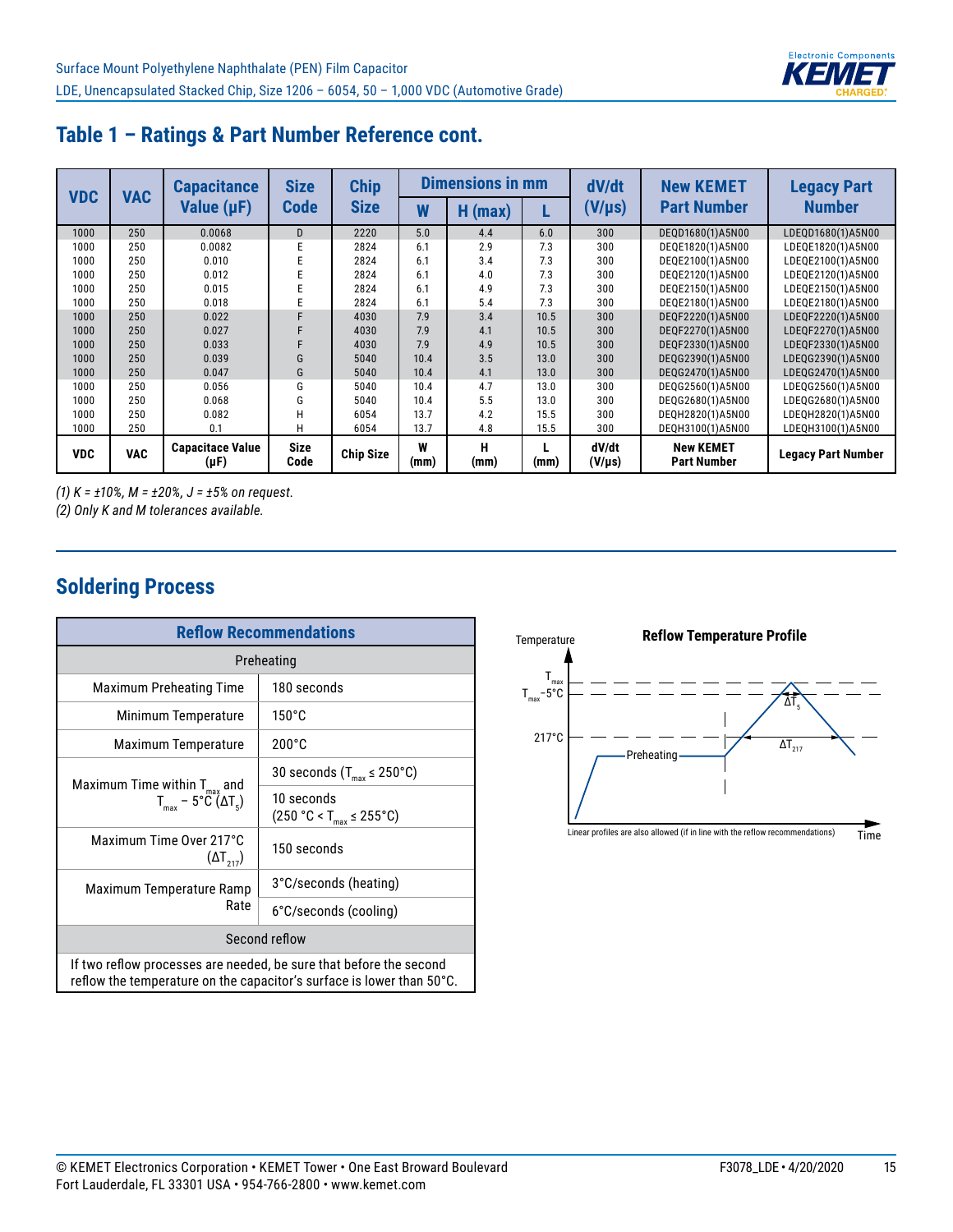

# **Maximum Temperature on Component Body (T<sub>max</sub>)**

| <b>Capacitor</b> | <b>Capacitor Volume (mm<sup>3</sup>)</b> |                 |                 |  |  |  |  |
|------------------|------------------------------------------|-----------------|-----------------|--|--|--|--|
| $H_{max}(mm)$    | < 350                                    | $350 - 2,000$   | > 2.000         |  |  |  |  |
| < 1.6            | $255^{\circ}$ C                          | $255^{\circ}$ C | $255^{\circ}$ C |  |  |  |  |
| $1.6 - 2.5$      | $255^{\circ}$ C                          | $250^{\circ}$ C | $245^{\circ}$ C |  |  |  |  |
| > 2.5            | $250^{\circ}$ C                          | $245^{\circ}$ C | $245^{\circ}$ C |  |  |  |  |

*\*In line with JEDEC STD 020 with some limitations.*

#### **Landing**

| <b>Size</b> | <b>Dimensions in mm</b> |     |      |      |  |  |  |  |
|-------------|-------------------------|-----|------|------|--|--|--|--|
|             | A                       | B   | C    | D    |  |  |  |  |
| 1206        | 1.5                     | 1.1 | 2.3  | 4.5  |  |  |  |  |
| 1210        | 2.3                     | 1.1 | 2.3  | 4.5  |  |  |  |  |
| 1812        | 3.0                     | 1.7 | 3.1  | 6.5  |  |  |  |  |
| 2220        | 4.6                     | 2.1 | 3.9  | 8.1  |  |  |  |  |
| 2824        | 5.7                     | 2.3 | 5.3  | 9.9  |  |  |  |  |
| 4030        | 7.4                     | 2.6 | 8.2  | 13.4 |  |  |  |  |
| 5040        | 9.6                     | 2.6 | 10.7 | 15.9 |  |  |  |  |
| 6054        | 12.6                    | 2.6 | 13.2 | 18.4 |  |  |  |  |



*These landing area dimensions have been developed to take full advantage of the new RoHS 6 terminations design. We suggest to use a Sn/Ag/Cu solder paste (suggested thickness: 0.10 – 0.15 mm).*

*If a non-lead free solder paste is used, a minimum peak temperature of 210°C on the component's body is suggested.*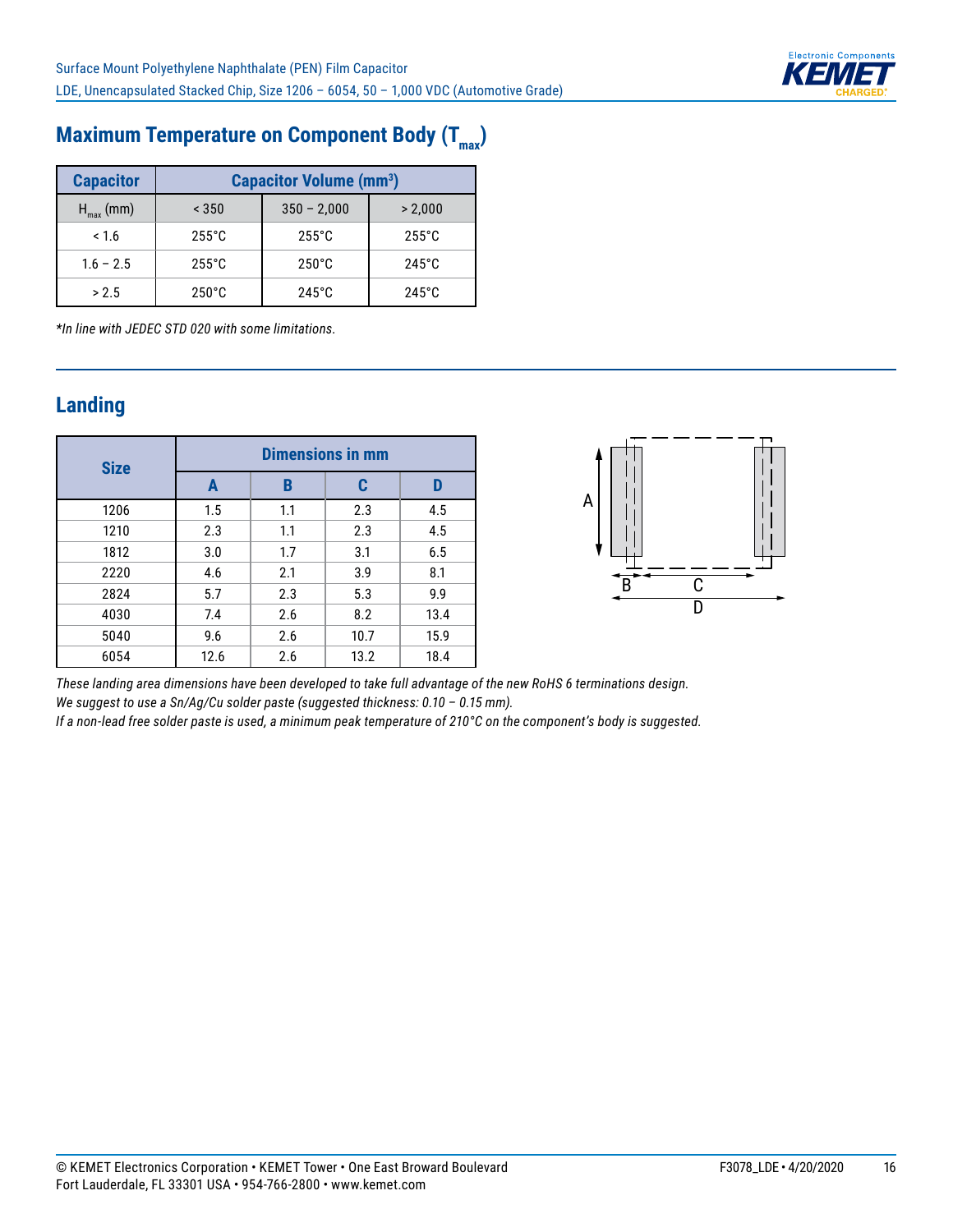#### **Flux/Cleaning/Storage and Moisture**

#### **Flux suggestions**

KEMET suggests to use a no-clean flux with a halogen content lower than 0.1%.

#### **Cleaning suggestions**

 To clean the PCB assembly, KEMET recommends using a suitable solvent like Isopropyl alcohol, deionized water, or neutral pH detergents. Aggressive solvents shall not be used. For any different cleaning solvent used, please contact KEMET Technical Services to analyze the potential impact on KEMET products.

#### **Storage and moisture recommendations**

KEMET SMD Film Capacitors are supplied in a MBB (Moisture Barrier Bag) Class 1. We can guarantee a 24 month shelf life (temperature ≤ 40°C/relative humidity ≤ 90%). After the MBB has been opened, components may stay in areas with controlled temperature and humidity (temperature ≤ 30°C/relative humidity ≤ 60%) for 168 hours [MSL 3] (rated voltage ≤ 100 VDC) or 696 hours [MSL 2a] (rated voltage > 100 VDC). For longer periods of time and/or higher temperature and/or higher relative humidity values, it is absolutely necessary to protect the components against humidity. If the reel inside the MBB is partially used, KEMET recommends to re-use the same MBB or avoid areas without controlled temperature and humidity (see above). If the above conditions are not respected, components require baking (minimum time: 48 hours at 55  $\pm$ 5°C) before the reflow.

#### **Manual assembly recommendations**

If PCBs are assembled manually, care must be taken to avoid any mechanical damage to the components.

Our recommendations are the following (see Fig. 1):

- 1) When using tweezers, the components should be gripped across the
- two terminations (A)
- 2) Avoid any contact with the two cutting surfaces (C)
- 3) A vacuum pen is recommended on the top and bottom surfaces (B)



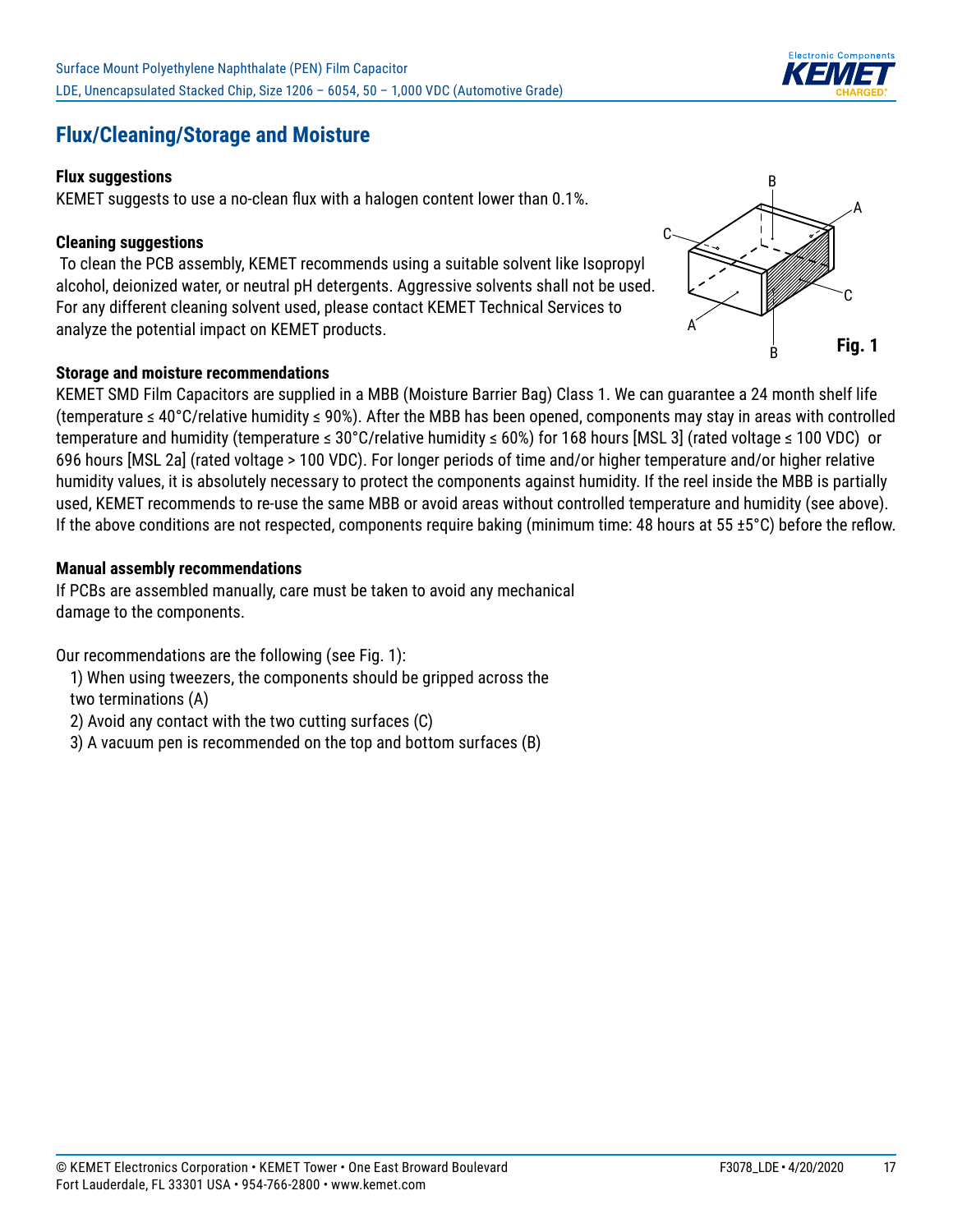

#### **Flux/Cleaning/Storage and Moisture cont.**

#### **Manual soldering recommendations**

LDE and LDB series have been designed for Surface Mount Technology, pick-and- place machines, and reflow soldering systems. Issues may occur using a manual soldering iron because the typical temperature for manual soldering is appoximately 350°C. Therefore please pay careful attention:

- Never touch the capacitor body with the sodering iron but rather touch the soldering iron and the end termination with the tin wire edge (see Figure 2)
- If the soldering iron is equipped with a temperature controlling device, set the temperature to 250 ±3°C and proceed as per Figure 2 (the maximum soldering time, on both terminations, is 5 seconds)
- A soldering iron that is NOT equipped with a temperature controlling device is not an ideal situation and operator experience is extremely important in this case. If you have a soldering iron that does not have a temperature controlling device, please use the following practical suggestions:
	- 1) Proceed as per Figure 2
	- 2) As soon as the tin wire starts melting, move the soldering iron away as quickly as possible
- 3) Wait a few seconds and check that the soldering joint has been properly created
- If the soldering iron is equipped with a hot air flow device, set the hot air temperature to 250 ±3°C and do not send the hot air directly onto the capacitor plastic body. In this situation, the operator's experience is very important.
- In any case, avoid mass-mounting SMD Film Capacitors manually.

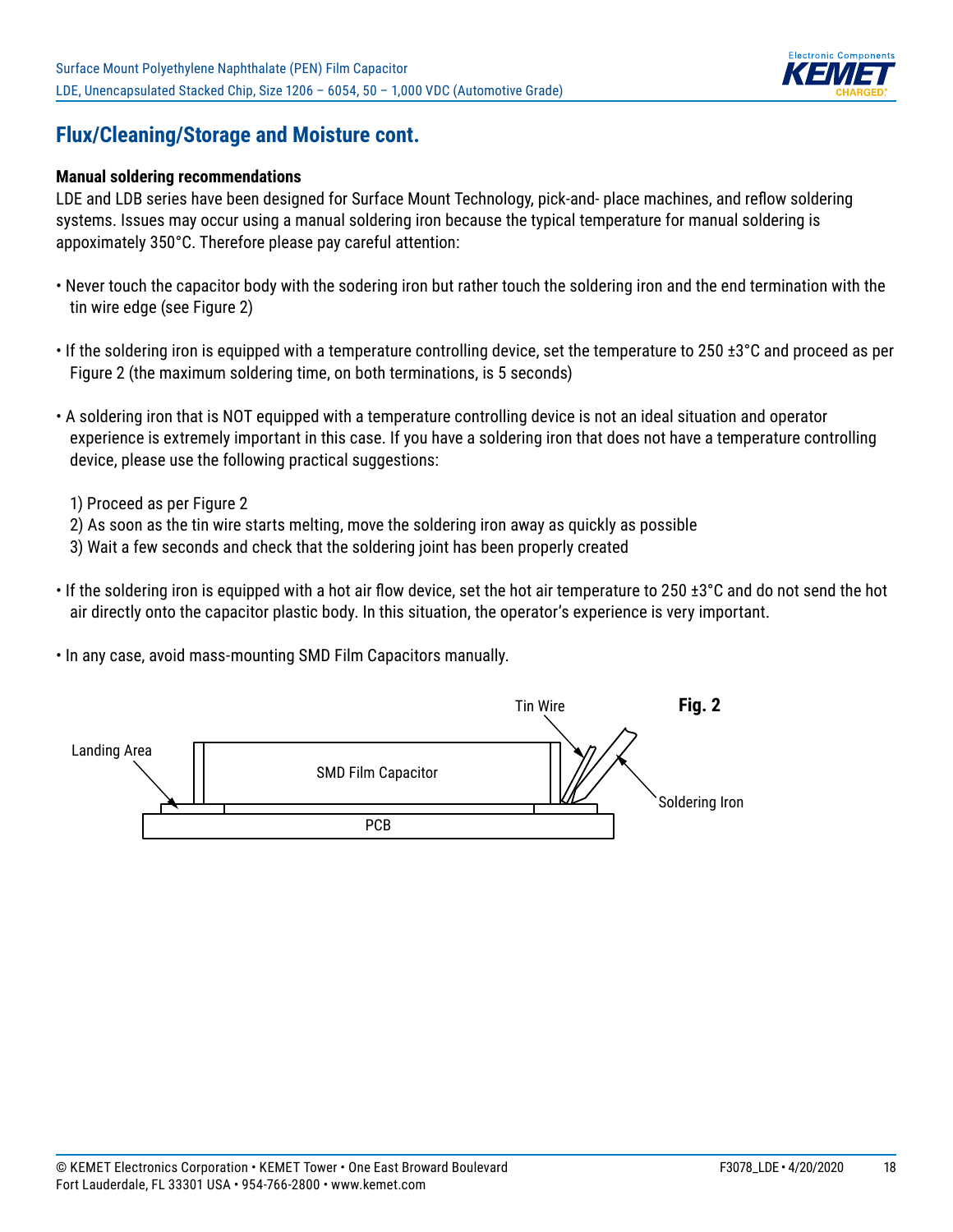

## **Packaging Quantities**

| <b>Chip Size (EIA)</b> | <b>Height (mm)</b> | <b>Reel</b> |
|------------------------|--------------------|-------------|
| 1206                   | All                | 3,000       |
| 1210                   | All                | 2,250       |
| 1812                   | $\leq 1.9$         | 4,000       |
| 1812                   | $2.1 - 2.6$        | 3,000       |
| 2220                   | $\leq 2.8$         | 3,000       |
| 2220                   | $2.9 - 3.7$        | 2,250       |
| 2220                   | $3.8 - 4.4$        | 1,750       |
| 2824                   | $2.6 - 3.6$        | 2,250       |
| 2824                   | $3.8 - 4.4$        | 1,750       |
| 2824                   | $4.7 - 5.4$        | 1,500       |
| 4030                   | $2.7 - 3.7$        | 1,500       |
| 4030                   | $3.9 - 4.5$        | 1,250       |
| 4030                   | $4.7 - 5.6$        | 1,000       |
| 5040                   | $3.1 - 3.5$        | 1,500       |
| 5040                   | $3.8 - 4.4$        | 1,250       |
| 5040                   | $4.7 - 5.7$        | 1,000       |
| 6054                   | $3.3 - 4.2$        | 1,000       |
| 6054                   | $4.5 - 4.9$        | 750         |
| 6054                   | $5.3 - 5.7$        | 750         |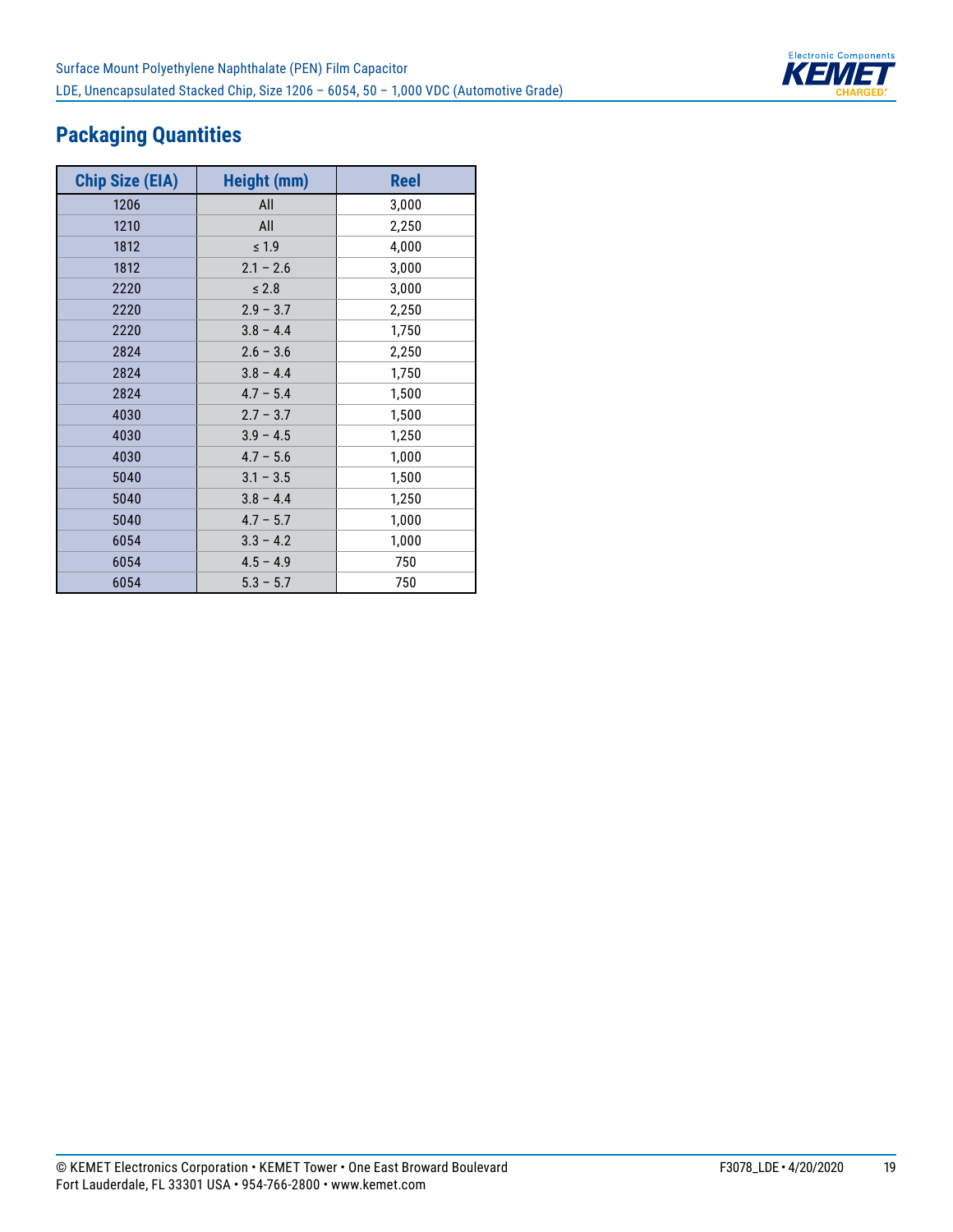

#### **Production Process Basic Suggestions**

| In case of:                  | <b>Typical cause</b>                                       | <b>Typical solution</b>                                          |  |  |  |
|------------------------------|------------------------------------------------------------|------------------------------------------------------------------|--|--|--|
|                              | Landing area dimensions                                    | See landing areas suggestions, page 17                           |  |  |  |
|                              | Solder paste quality                                       | See solder paste suggestions, page 17                            |  |  |  |
| No solder joint on one       | Not-uniform solder paste thickness<br>on the landing areas | Set the dispensing solder paste machine properly                 |  |  |  |
| end termination              | Wrong position of the capacitor<br>on the landing areas    | Set the pick and place machine properly                          |  |  |  |
|                              | Thermal profile temperature                                | See reflow recommendations, page 14                              |  |  |  |
|                              | Bad temperature distribution<br>in the reflow oven         | Check the reflow oven temperature<br>distribution and variations |  |  |  |
|                              | Landing area dimensions                                    | See landing areas suggestions, page 17                           |  |  |  |
|                              | Solder paste quality                                       | See solder paste suggestions, page 17                            |  |  |  |
| No solder joint on both      | No solder paste on the landing areas                       | Set the dispensing solder paste machine properly                 |  |  |  |
| end termination              | Thermal profile temperature                                | See reflow recommendations, page 14                              |  |  |  |
|                              | Bad temperature distribution<br>in the reflow oven         | Check the reflow oven temperature<br>distribution and variations |  |  |  |
|                              | Oxidated end terminations                                  | See moisture recommendations, page 15                            |  |  |  |
|                              | Too long time over 217°C                                   | See reflow recommendations, page 14                              |  |  |  |
| Capacitor's body             | Too long time within $T_{max}$ and $T_{max}$ -5°C          | See reflow recommendations, page 14                              |  |  |  |
| mechanical deformation       | Too high temperature ramp rate                             | See reflow recommendations, page 14                              |  |  |  |
|                              | Capacitor damaged by a soldering iron                      | See manual soldering recommendations, page 16                    |  |  |  |
|                              | Too long time over 217°C                                   | See reflow recommendations, page 14                              |  |  |  |
|                              | Too long time within $T_{max}$ and $T_{max}$ -5°C          | See reflow recommendations, page 14                              |  |  |  |
| Capacitance drop (up to 20%) | Too high temperature ramp rate                             | See reflow recommendations, page 14                              |  |  |  |
|                              | Capacitor damaged by a soldering iron                      | See manual soldering recommendations, page 16                    |  |  |  |
| Capacitance drop (over 20%)  | Capacitor damaged by a soldering iron                      | See manual soldering recommendations, page 16                    |  |  |  |

*Note: Small fissures on the capacitor's cutting surface are actually slight detachments of two adjacent metallized film layers and have to be considered only as an aesthetic issue related to the SMD Film Capacitors' manufacturing process and technology.*

*Therefore, small fissures on SMD Film Capacitors are not comparable to cracks on SMD Ceramics.*

*Fissures do not influence SMD Film Capacitors' reliability in any way.*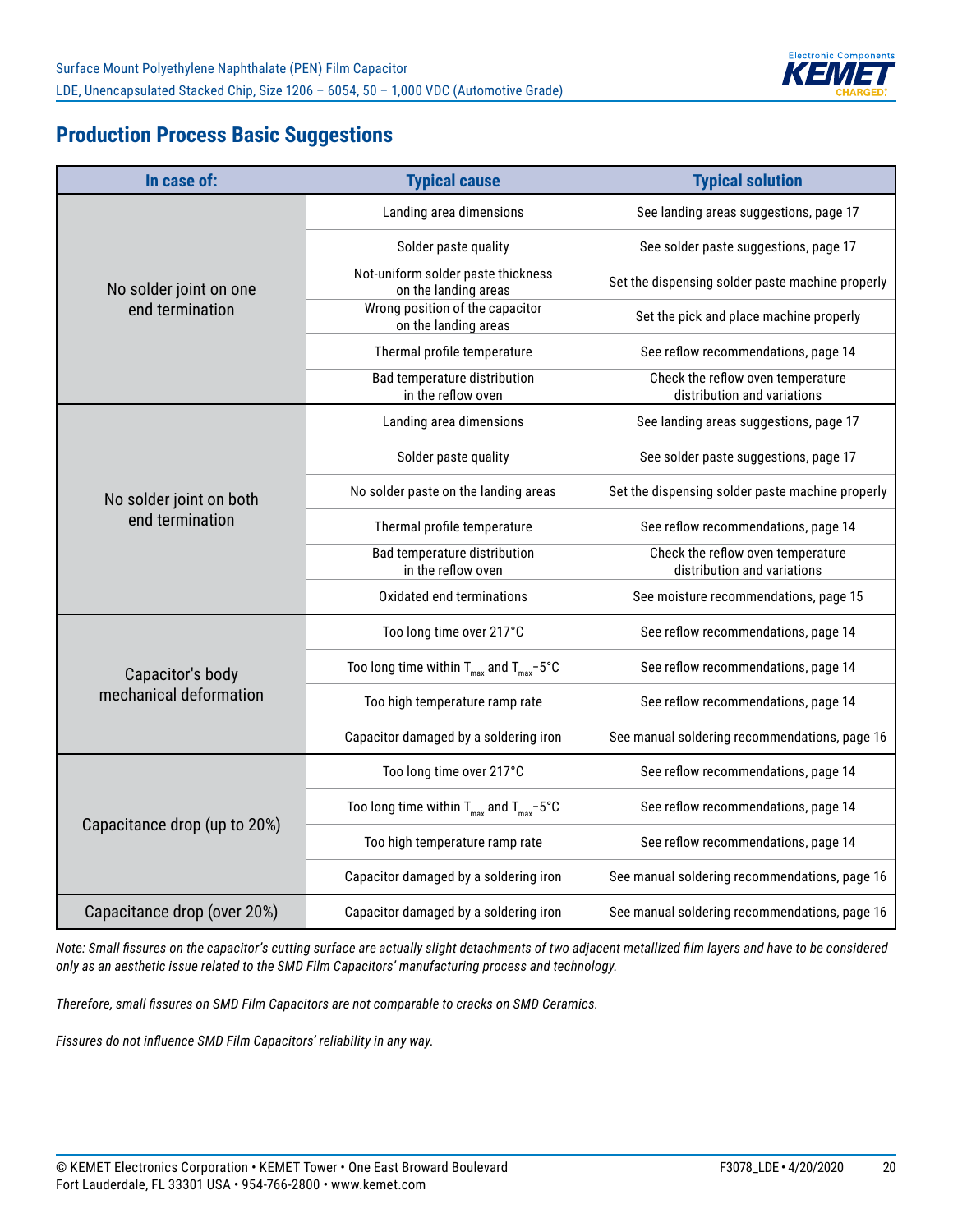

## **Carrier Taping & Packaging (IEC 60286–3)**

#### **Horizontal Taping Orientation**



| <b>Chip Size (EIA)</b> | <b>Dimensions in mm</b> |             |         | <b>Taping Specification</b> |         |         |                |         |      |         |                |
|------------------------|-------------------------|-------------|---------|-----------------------------|---------|---------|----------------|---------|------|---------|----------------|
| <b>Horizontal</b>      | W                       | H           | L       | W                           | $P_{1}$ | $A_{0}$ | B <sub>0</sub> | $K_{0}$ | D    | $W_{1}$ | W <sub>2</sub> |
| <b>Mounting</b>        | Nominal                 | Nominal     | Nominal | $-0.1/+0.3$                 | ±0.1    | Nominal | Nominal        | Nominal | ±2.0 | $-0/+2$ | Maximum        |
| 1206                   | 1.7                     | All         | 3.3     | 8.0                         | 4.0     | 2.0     | 3.8            | 1.3     | 180  | 8.0     | 12.0           |
| 1210                   | 2.5                     | All         | 3.3     | 8.0                         | 4.0     | 3.0     | 3.8            | 2.1     | 180  | 8.0     | 12.0           |
| 1812                   | 3.3                     | $\leq 1.9$  | 4.7     | 12.0                        | 8.0     | 3.8     | 5.3            | 2.0     | 330  | 12.0    | 16.0           |
| 1812                   | 3.3                     | $2.1 - 2.6$ | 4.7     | 12.0                        | 8.0     | 3.9     | 5.2            | 2.6     | 330  | 12.0    | 16.0           |
| 2220                   | 5.0                     | $\leq 2.8$  | 6.0     | 12.0                        | 8.0     | 5.5     | 6.5            | 2.9     | 330  | 12.0    | 16.0           |
| 2220                   | 5.0                     | $2.9 - 3.7$ | 6.0     | 12.0                        | 8.0     | 5.5     | 6.5            | 3.8     | 330  | 12.0    | 16.0           |
| 2220                   | 5.0                     | $3.8 - 4.4$ | 6.0     | 12.0                        | 8.0     | 5.5     | 6.5            | 4.9     | 330  | 12.0    | 16.0           |
| 2824                   | 6.1                     | $2.6 - 3.6$ | 7.3     | 16.0                        | 8.0     | 6.6     | 7.9            | 3.8     | 330  | 16.0    | 20.0           |
| 2824                   | 6.1                     | $3.8 - 4.4$ | 7.3     | 16.0                        | 8.0     | 6.6     | 7.9            | 4.6     | 330  | 16.0    | 20.0           |
| 2824                   | 6.1                     | $4.7 - 5.4$ | 7.3     | 16.0                        | 8.0     | 6.6     | 7.9            | 5.5     | 330  | 16.0    | 20.0           |
| 4030                   | 7.9                     | $2.7 - 3.7$ | 10.5    | 16.0                        | 12.0    | 8.6     | 11.0           | 3.8     | 330  | 16.0    | 20.0           |
| 4030                   | 7.9                     | $3.9 - 4.5$ | 10.5    | 16.0                        | 12.0    | 8.6     | 11.0           | 4.6     | 330  | 16.0    | 20.0           |
| 4030                   | 7.9                     | $4.7 - 5.6$ | 10.5    | 16.0                        | 12.0    | 8.6     | 11.0           | 5.8     | 330  | 16.0    | 20.0           |
| 5040                   | 10.4                    | $3.1 - 3.5$ | 13.0    | 24.0                        | 12.0    | 10.9    | 13.5           | 3.8     | 330  | 24.0    | 28.0           |
| 5040                   | 10.4                    | $3.8 - 4.4$ | 13.0    | 24.0                        | 12.0    | 10.9    | 13.5           | 4.7     | 330  | 24.0    | 28.0           |
| 5040                   | 10.4                    | $4.7 - 5.7$ | 13.0    | 24.0                        | 12.0    | 11.0    | 13.5           | 5.9     | 330  | 24.0    | 28.0           |
| 6054                   | 13.7                    | $3.3 - 4.2$ | 15.5    | 24.0                        | 16.0    | 14.4    | 16.0           | 4.3     | 330  | 24.0    | 28.0           |
| 6054                   | 13.7                    | $4.5 - 4.9$ | 15.5    | 24.0                        | 16.0    | 14.4    | 16.0           | 5.1     | 330  | 24.0    | 28.0           |
| 6054                   | 13.7                    | $5.3 - 5.7$ | 15.5    | 24.0                        | 16.0    | 14.4    | 16.0           | 5.8     | 330  | 24.0    | 28.0           |

*In accordance with IEC 60286–3*

*Materials:*

*- carrier tape: antistatic material*

*- cover tape: polyester + polythene* 

*- reel: recyclable polystyrene*

*All parts in reels are packed in hermetically sealed Moisture Barrier Bag (MBB) Class 1.*